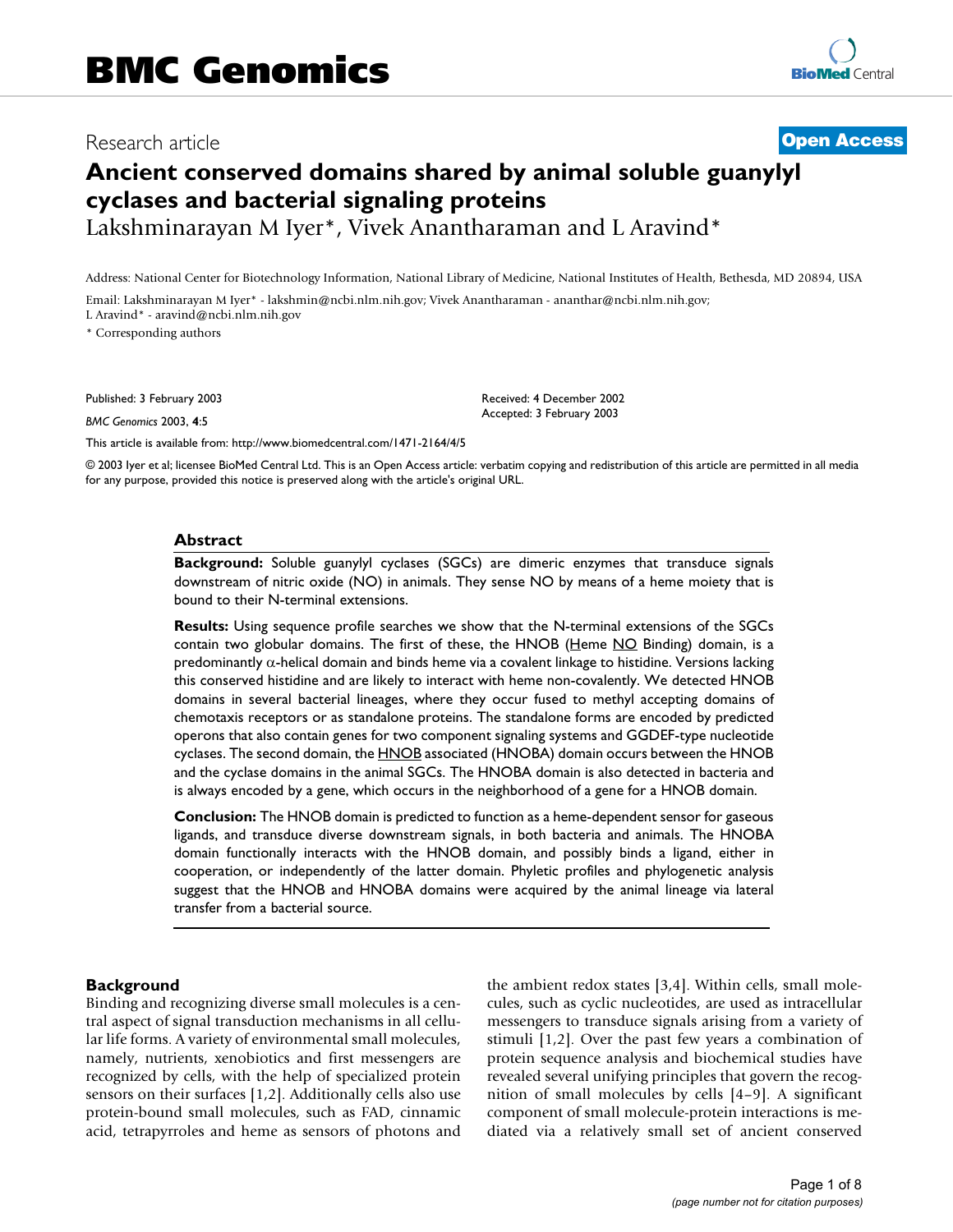protein domains that bind their ligands using specialized pockets [4,10]. Certain protein folds have given rise to several large superfamilies of ligand-binding domains. These include the PAS-like fold, which is the scaffold of the PAS [11,12], GAF [13], and probably the CACHE [14] superfamilies, and the ACT-like fold, which is seen in ACT, ferredoxin and related ligand-binding domains [4,15]. Identification of such conserved domains has, often, improved our understanding of the general structural and biochemical features that underlie protein-small molecule interactions.

Typically, these small molecule-binding domains (SMBDs) are combined, within the same polypeptide, to a number of conserved domains that are directly involved in signal transduction. These include enzymatic domains such as nucleotide cyclases, histidine and serine/threonine kinases, cNMP phosphodiesterases, receiver domains and several different kinds of ATPases [3,4]. Noncatalytic domains, like DNA- or RNA-binding modules (eg. the helix-turn-helix domains), methyl-accepting domains, and FHA domains that bind phosphorylated peptides, are also often fused to SMBDs [3,4].

The soluble guanylyl cyclases are important signaling molecules in animals that transduce signals mediated by the gaseous first messenger, nitric oxide [16–19]. In animals, NO functions as a neurotransmitter both in the central and peripheral nervous system. NO is released by a cell through the action of the nitric oxide synthase (NOS) on its substrate, the amino acid arginine [20]. NO diffuses through the neighboring cells and elicits its functions by activating a soluble guanylyl cyclase (SGC) that synthesizes cGMP using GTP as a substrate [16,18]. The animal SGCs are dimeric enzymes comprised of two homologous subunits,  $\alpha$  and  $\beta$ . The sequence similarity between these subunits extends throughout their entire length, and they contain a long extension N-terminal to the cNMP generating catalytic domain. The N-terminal region of the β subunit forms a covalent link with heme via a histidine (H105 in human SGC1β) [21]. Though the porphyrin is identical to that found in hemoglobin, it only binds NO and carbon monoxide, and not oxygen, even though  $O_2$  is present at much higher concentrations within the cell [22,23]. This ligand specificity of the NO binding domain of animal SGCs is very similar to bacterial cytochrome c' that likewise binds only NO and CO [24]. The N-terminal region of the α subunit has been shown to bind certain synthetic pyrazolopyridine ligands, which act as potents NO-independent agonists of cyclase activity [25,26].

Using sensitive sequence profile analysis we show that the heme-binding domain of the animal SGCs defines a novel family of ligand binding domains that are also widely distributed in bacteria. The SGCs also contain a second globular domain situated in between the heme-binding and cyclase domains. We show that this domain is also present in the bacteria, and present evidence that these two domains are likely to function together both in eukaryotes and bacteria, and activate a diverse set of downstream signals.

# **Results and Discussion**

# *Identification of the HNOB and HNOBA domains*

Though both the  $\alpha$  and  $\beta$  subunits of SGCs are homologous throughout their entire length, only the β subunit contains the critical heme-binding residue. As this long homologous N-terminal extension of SGC subunits does not map to any previously characterized domains, we sought to investigate its provenance through sequence analysis methods. The length and conservation pattern of the N-terminal domain suggested that the N-terminal extension of the SGCs is likely to comprise of two globular domains in the least. This conjecture was also supported by an analysis of sequence complexity of the polypeptide using the SEG program [27].

A PSI-BLAST search was initiated with the conserved Nterminal extension of the SGC (human SGC1β, gi: 4504215, region 1–360), using an inclusion threshold of .01, and compositional bias based statistics to eliminate false positives arising due to peculiarities of sequence composition. Both the N- and the C-terminal parts of this extension gave several distinct hits to different bacterial proteins, supporting the presence of two distinct globular domains in this extension. Based on these hits we divided the extension into N- and C-terminal parts and initiated separate PSI-BLAST searches with them. Searches with the N-terminal part of the extension gave significant hits to bacterial proteins of the length 180–195 residues within the first 3 iterations (eg. Mdge1313 from *Microbulbifer degradans* is detected with an expect-value (e) of 10-4 in the first iteration). This region of similarity encompasses the entire length of these bacterial proteins, and includes the heme-liganding histidine of the SGC  $β$  subunits, and is likely to define a distinct globular domain. In order to probe this domain further we isolated this region from SGC1 $\beta$  (1–185) and seeded a PSI-BLAST search that was run to convergence. At convergence, this search detected, in addition to the soluble guanylyl cyclases from the animals, several bacterial proteins, including certain methylaccepting chemotaxis receptors from bacteria such as *Desulfovibrio* and *Clostridium*. Transitive searches initiated with the small bacterial proteins that entirely correspond to the N-terminal-most domain of the SGCs also recovered the same set of proteins as observed in the earlier search, with e <.01. These observations suggest that the Nterminal-most domain of the SGCs is evolutionarily mobile: it occurs in several distinct contexts with other domains in the same polypeptide, or in a stand-alone form.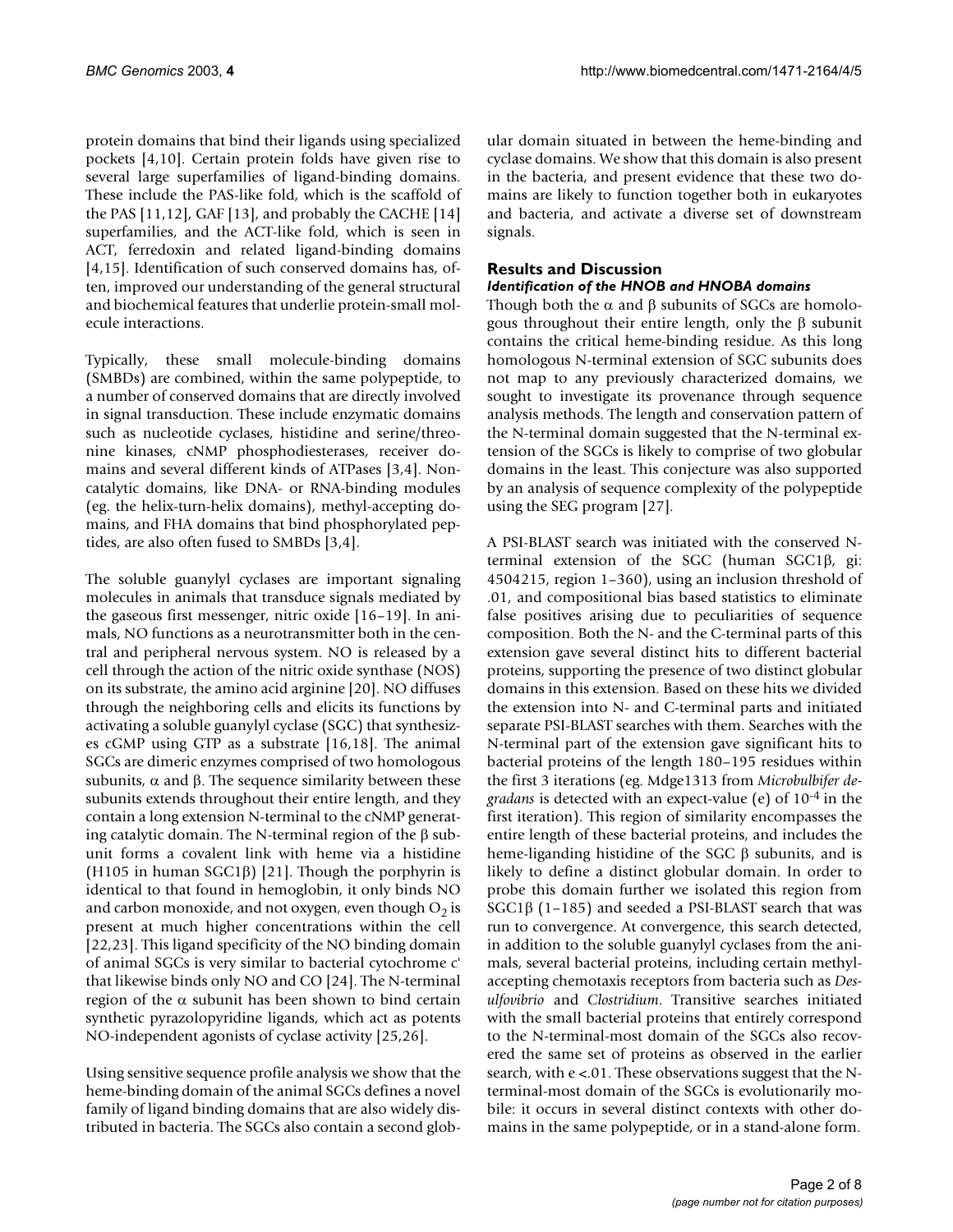PSI-BLAST searches initiated with the C-terminal part of the SGC-specific extension (the region in between the above-detected N-terminal-most domain, and the C-terminal cyclase domain; human SGC1β, region: 200–370) recovered homologous regions from all other animal soluble guanylyl cyclases, and, additionally, N-terminal regions of histidine kinases from *Nostoc* and *Anabaena* species (eg. gi: 17229771,  $e = 10^{-4}$  in iteration 1) and a diguanylate cyclase from *Rhodobacter sphaeroides* (gi: 22958462  $e = 10^{-3}$  in iteration 3). The region of similarity shared by these bacterial proteins and animal SGCs encompassed more-or-less the entire middle region, which is present between the two other globular domains. Reciprocal searches with the corresponding region from the cyanobacterial histidine kinases recovered the animal SGCs, thereby confirming the evolutionary relationship between these regions. These observations suggest that the middle region of the animal SGCs defines a second evolutionarily mobile globular domain that is shared with several distinct bacterial proteins.

A multiple alignment of the N-terminal-most domain of the SGCs and its bacterial homologs was prepared using the T\_coffee program and adjusted manually based on the PSI-BLAST HSPs (Fig. [1\)](#page-3-0). The multiple aligment shows that the heme-binding histidine of the SGC-β subunits is contained within this domain. We accordingly termed this domain the HNOB (Heme-Nitric Oxide Binding) domain. The histidine is predicted to be positioned next to the N-terminus of an α-helix, and is conserved throughout this superfamily, with the exception of α-subunits of the SGCs (Fig. [1](#page-3-0)) and two bacterial versions from *Rhodobacter sphaeroides* and *Magnetococcus* species. Though SGC  $\alpha$ -subunits lack the histidine, the region encompassing the HNOB domain in human  $SGC1α$  has been shown to be important for functional heme binding by the dimeric enzyme [28]. Hence, in addition to covalent heme binding, HNOB domains may also interact with it non-covalently. The N-terminal part of the domain contains a universally conserved acidic residue that may play a critical role creating the local environment for NO selectivity. The rest of the sequence conservation maps mainly to the cores of secondary structure elements and some well conserved turns (Fig. [1](#page-3-0)). Secondary structure prediction shows that the HNOB domain is likely to adopt a predominantly  $\alpha$ -helical fold with a few interspersed extended elements. Further, the predicted trans-membrane topologies of HNOB domain proteins suggest an intracellular localization for all occurrences of this domain. However, neither direct comparisons, nor sequence-structure threading revealed any relationship with the two other well-characterized α-helical heme-binding domains, namely globin and cytochrome C. Hence, it is likely that the HNOB domain adopts a structure distinct from these domains.

Because the middle domain of the SGCs is always associated with the HNOB domains (see below), we named it the HNOBA (HNOBAssociated) domain. A multiple alignment of this domain revealed, that unlike the HNOB domain, it is likely to adopt an  $\alpha + \beta$  fold with segregated α and β domains (Fig. [2](#page-4-0)). Its core contains 5 conserved strands, followed, at the extreme C-terminus, by a long helix that is likely to form a coiled-coil linker region involved in dimerization (Fig. [2](#page-4-0)). Within the core the first two strands are predicted to form a β-hairpin followed by a helical region, which in turn is followed by 3 consecutive strands and single  $\alpha$ -helix. A similar secondary structure pattern is also observed in several other ligandbinding domains such as the PAS, GAF, profilin and probably even the CACHE domains [10]. Sequence-structure threading using the 3DPSSM method detected the PAS domain (Photoactive yellow protein PDB: 1drm) with marginally significant scores (.5, 50–70% probability of correct fold prediction). This suggests that the HNOBA domain could potentially contain a PAS-like fold.

All versions of the HNOBA domain, except one from *Rhodobacter sphaeroides*, contain a conserved histidine between the core region and the long C-terminal α-helix that links it to a kinase or cyclase domain (Fig. [2](#page-4-0)). However, studies on the SGCs suggest no evidence for a second covalent heme-binding site, implying that this histidine could have some other function. Interestingly, binding studies on a synthetic pyrazolopyridine SGC agonist, BAY 41–2272 have suggested a role for the region 236–290 of the human SGC1  $\alpha$ -subunit in interacting with this ligand [25,26]. Though actual cross-linking occurred with cysteine residues situated just N-terminal to the HNOBA domain, it is likely that the rest of domain is involved in contact with the ligand. This may suggest the possibility of the HNOBA domain binding some, as yet unknown, endogenous ligand. In such a scenario it could participate in allosteric regulation of the SGCs, similar to the GAF domains of the cyclic nucleotide phosphodiesterases [6,13].

#### *Evolutionary history, domain architectures, and gene neighborhoods of the HNOB and HNOBA domain proteins*

The HNOB domain is found in various bacterial lineages such as cyanobacteria, proteobacteria and low GC Grampositive bacteria. It is entirely absent in all archaeal proteomes available to date, and amidst the eukaryotes is only detectable in the animal lineage. In bacteria, the HNOB domain proteins display two principal architectures. They may occur as stand-alone proteins, entirely composed of the HNOB domain, in several bacterial lineages (Fig. 3). In the low GC Gram-positive bacteria and *Desulfovibrio desulfuricans* they occur in combination with the methyl accepting chemotaxis receptor proteins, with or without the HAMP domain [29,30]. Additionally, in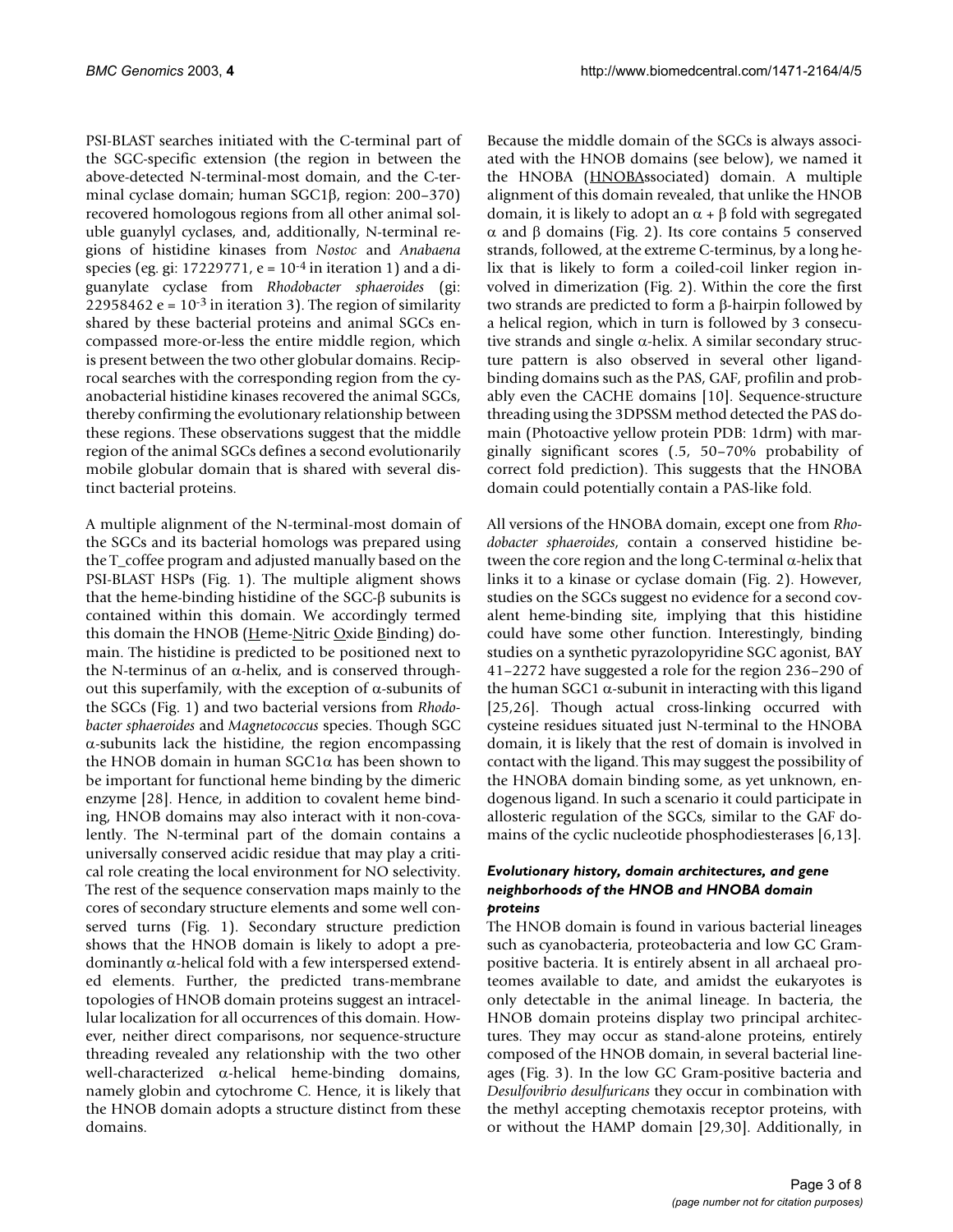<span id="page-3-0"></span>

| <b>Npun5905 Npu 23129606</b><br>1 MYGL <mark>V</mark> NKA <mark>I</mark> QDM <mark>V</mark> CSRFGEETWKQIKHKA<br>EVDVD-VFLSMEG <mark>YPDDITHKLVKAA</mark> SVILSLSPKO <mark>IM</mark> QA <mark>FG</mark> EFW <mark>V</mark> QYTAQEGYGEM<br>alr2278 Ana 17229770<br>1 MYGL <mark>V</mark> NKA <mark>IQDMI</mark> SKHHGEDTWEAIKQKA<br>GLEDIDFFVGMEA <mark>YSDDVTYHLVGAA</mark> SEVLGKPAEE <mark>LL</mark> IA <mark>FG</mark> EYW <mark>V</mark> TYTSEEGYGEL<br>SO2144 Sone 24373702<br>1 MKGI <mark>I</mark> FNV <mark>L</mark> EDM <mark>V</mark> VAQCGMSVWNELLEKH<br>APKDR-VYVSAKS <mark>Y</mark> AESELFS <mark>IVODV</mark> AQRLNMPIQD <mark>VV</mark> KAFGQFL <mark>F</mark> NGLASR-HTD-<br>Mdeg1343 Mde 23027521<br>4 MKGA <mark>V</mark> LIA <mark>L</mark> NDM <mark>V</mark> EEVFSMAVWDQVLAKV<br>KPDSEGIYISAES <mark>Y</mark> DDAEVVG <mark>LV</mark> VA <mark>L</mark> SELTGVPVNE <mark>LVRSF</mark> GTYL <mark>F</mark> HQL-NSKFPI-<br>VCA0720 Vch 15601476<br>11 MOGITYTVLSDMVIEKFGVLFWDOMLEDL<br>KPSSEGVYTSGOO <mark>Y</mark> NDDELLA <mark>MV</mark> GY <mark>L</mark> SEKAQIPAPD <mark>LVRAYG</mark> EYL <mark>F</mark> THLFNSLPEN-<br>CC2992 Ccr 16127222<br>1 MKGV <mark>I</mark> FNL <mark>L</mark> QEVVSAAHGADAWDDILDEA<br>GVS--GAYTSLGS <mark>Y</mark> DDEEWET <mark>LVETA</mark> SARLSLSRGE <mark>LL</mark> RWF <mark>G</mark> QEAMPHLARA-YPV-<br>Rsph2043 Rhsp 22958463<br>1 MHGL <mark>V</mark> NRA <mark>I</mark> ECF <mark>L</mark> RDTYSPALWADVARDA<br>RLGFD-TFEPMLT <mark>Y</mark> ELSDTEA <mark>VI</mark> AAAHRLSRSRDA <mark>LL</mark> ED <mark>VG</mark> TYL <mark>V</mark> SHPTTARLRRL<br><b>Mmc10739 Mcsp 22999020</b><br>GIADT-EFTPDRM <mark>Y</mark> DAQDWEA <mark>LL</mark> LA <mark>A</mark> AQVMEMERAA <mark>LL</mark> ED <mark>FG</mark> AYI <mark>V</mark> PGLMEMGEAMN<br>2 MHGVIFLALEEYLDERLGDDAWEKVVETA<br><b>Tar4 Tte 20807169</b><br>1 MKGT <mark>I</mark> VGTWIKTLRDLYGNDVVDESLKSV<br>GWEPDRVITPLED <mark>ID</mark> DDEVRR <mark>IF</mark> AK <mark>V</mark> SEKTGKNVNE <mark>IW</mark> REV <mark>G</mark> RONIKTFSEW-FPSY<br><b>Ddes2822 Dde 23475919</b><br>728 MRGI <mark>L</mark> PKI <mark>F</mark> MNF <mark>I</mark> KEIYGDDVFAHVSKTM<br>GEP---VFMPGNS <mark>Y</mark> PDQVLRQ <mark>MA</mark> EI <mark>V</mark> CQRTGEQPKL <mark>FF</mark> EKAGRAS <mark>L</mark> QAFNRM-YRQY<br>CAC3243 Cac 15896488<br>GFERKKIFSPFED <mark>V</mark> EDSKVNN <mark>FI</mark> ED <mark>I</mark> SKKVNEEKSI <mark>IW</mark> EK <mark>IG</mark> EDN <mark>V</mark> IAFHKD-FPA-<br><b>1 MKGT<mark>V</mark>VGT<mark>W</mark>VKTCKRLYGETVVENALEKV</b><br>qcy-31 Ce 17568389<br>1 MYGL <mark>I</mark> IDH <mark>IATYI</mark> KEKYGESTWSEVKFVS<br>CG14885 Dm 24647455<br>DCKHN-SFKTHQI <mark>Y</mark> PDKLMPD <mark>IA</mark> EA <mark>L</mark> SACTGESFDF <mark>CM</mark> NF <mark>FG</mark> RCF <mark>V</mark> RFFSNFGYDKM<br>1 MYGM <mark>L</mark> YES <mark>V</mark> QHY <mark>V</mark> QEEYGVDIWRKVCHII<br>GUCY1B3 Hs 4504215<br>QLDEEGQFLVRII <mark>Y</mark> DDSKTYD <mark>LVAAA</mark> SKVLNLNAGE <mark>IL</mark> QMFGKMFFVFCQESGYDTI<br>1 MYGF <mark>V</mark> NHA <mark>L</mark> ELL <mark>V</mark> IRNYGPEVWEDIKKEA<br>$HpgCS-beta1$ Hpul 14245738<br>AVEIEGSFLVRIVYDDVLSYDLVGAAVKVLEISANDLLEAFGRMFFEFCVESGYDNI<br>1 MYGFVNHALELLVLREHGKDKWEEIKREA<br>Gycbeta100B Dm 24651577<br>1 MYGFVNYALELLVLKHFGEEIWEKIKKKA<br>MVSMEGOFLVROI <mark>Y</mark> DDEITYN <mark>LI</mark> GA <mark>A</mark> VEILNIPADD <mark>IL</mark> EL <mark>FG</mark> KTF <mark>F</mark> EFCODSGYDKI<br>CG4154 Dm 24646993<br>GIDSPS-FSVHQV <mark>Y</mark> PENLLQK <mark>LA</mark> KK <mark>A</mark> QQVLGVSERD <mark>FM</mark> DQ <mark>MG</mark> VYF <mark>V</mark> GFVGQYGYDRV<br>1 MYGL <mark>L</mark> LENLSEY <mark>I</mark> KSVYGEEKWEDIRRQA<br>gcy-32 Ce 13539160<br>GFESGKENIMNHY <mark>Y</mark> SDTDTYV <mark>LV</mark> DS <mark>V</mark> SLVLKVTKDQ <mark>VWEMYG</mark> GFL <mark>I</mark> TYSMEIGWDEL<br>1 MFGF <mark>I</mark> HES <mark>IRQLV</mark> IRNYGEDTWTQVLERS<br>GFEAGKENIINHY <mark>Y</mark> SDADTFS <mark>LV</mark> DA <mark>V</mark> SVILKVTREQ <mark>VWEMYG</mark> CFL <mark>I</mark> QYTMETGWDDL<br>qcy-36 Ce 17568391<br>11 HFGF <mark>I</mark> HES <mark>IRQLM</mark> IRTYGEAFWSKVLERA<br>qcy-35 Ce 17507861<br>1 MFGW <mark>I</mark> HES <mark>F</mark> RQL <mark>V</mark> TRKYGKDIWEKIVHMS<br>KFELGTESEIAHY <mark>YNDDETLR<mark>LV</mark>NSMANVIGIPIEE<mark>IW</mark>EAY<mark>G</mark>GFL<mark>I</mark>QFTMETGWDEL</mark><br>gcy-37 Ce 17540904<br>2 CLNRGENSWYVTCIPMFR-------RRKA<br>GYQEDIKFDIQCY <mark>YDDTETMRIFRVA</mark> ATVLGLSVDD <mark>MWEMYG</mark> EFL <mark>I</mark> THACETGWQKM<br>$\texttt{GCY1}\alpha3$ Hs 20535603<br>70 YLHT <mark>L</mark> AESICKLIFPEFERLNVALORTLA<br>KHKIK-ESRKSLEREDFEK--T <mark>I</mark> AEQAVAAGVPVEV <mark>I</mark> KES <mark>LG</mark> EEV <mark>F</mark> KICYEED-ENI<br>$GCY102$ Hs 899477<br>86 NLD <mark>SL</mark> GES <mark>I</mark> SRLTAPSPOTIOOTLKRTLO 21 RCSYA-DHSNKEE <mark>IEDVSG--ILO</mark> CTANILGLKFEE <mark>I</mark> OKR <mark>FG</mark> EEF <mark>F</mark> NICFHEN-ERV<br>GYCα-99B Dm 729270<br>39 TLTH <mark>LOMAIO</mark> LLTAPSNEDLNTAVTSLVA 11 LKLDP-QTFKSCANYDYLAD- <mark>IO</mark> EL <mark>L</mark> LKMDEASASE <mark>IL</mark> VL <mark>LG</mark> EEL <mark>I</mark> TCCCTGIIERA<br>consensus/90%<br>$\ldots \ldots \ldots \ldots$ .h.- $\ldots \ldots$ .hhh $\ldots \ldots \ldots$ .hhp.hGhp<br><b>НННННННННН. НННННННННПП</b><br>$\dots\dots$ eee $\dots$ EEEEEehHHHHHHHHHHHHHHHeEEEEEEe<br>Secondary Structure<br>$\ldots$ eEEEEEE.<br>PK <mark>L</mark> QPPS <mark>F</mark> ECTDME-ENS <mark>LSLHYRSDREGL</mark> TP <mark>MVIGLTKGLGTRF</mark> -DTE <mark>VHI</mark> TQTQNRDEG<br>Npun5905 Npu 23129606<br>LPEFLENLDN-LEARVGVSF<br>LPE <mark>FMENL</mark> DN- <mark>L</mark> HARVGLSF<br>PO <mark>L</mark> RPPA <mark>F</mark> ECOHTS-SKS <mark>MELHYOSTRCGLAPMVLGLL</mark> HGL <mark>G</mark> KRF-OTKVEVTOTAFRETG 2 HDIFSIKYED 183<br>alr2278 Ana 17229770<br>FTS <mark>LV</mark> MG <mark>I</mark> HDV <mark>IH</mark> LE <mark>V</mark> NKLY<br>HEPSLPH <mark>I</mark> NGQLLP-NNQ <mark>IALRY</mark> SSPRR- <mark>L</mark> CF <mark>CAEGLL</mark> FGA <mark>AQHF-QQKIQI</mark> SHDTCMHT-<br>S02144 Sone 24373702<br>IFD <mark>LL</mark> SS <mark>IHGVIH</mark> KEVDKLY<br>LKT <mark>FL</mark> LSVDKVIHKEVQRLY<br>SN <mark>A</mark> SLPT <mark>I</mark> NCTKLS-DSH <mark>LOMRY</mark> YSPRK- <mark>L</mark> CV <mark>LAEGLI</mark> IGA <mark>AEHY</mark> -KAD <mark>VSV</mark> SQCQCVHQ-<br>Mdeg1343 Mde 23027521<br>VCA0720 Vch 15601476<br>PD <mark>A</mark> YLPOFENR-VE-EKT <mark>LTMSY</mark> YSKRQ- <mark>L</mark> CA <mark>AAEGLT</mark> LGA <mark>A</mark> KOF-NOPVKITOPVCMHC-<br>AG <mark>A</mark> ACPH <mark>L</mark> KLRAID-AGG <mark>VAMAYTSQRR-MCALAQG</mark> FTEGA <mark>ARQF</mark> -HEV <mark>ITF</mark> EHAACVEK-<br>CC2992 Ccr 16127222<br>SRS <mark>FL</mark> AGVNDI <mark>I</mark> HAEVHKLY<br>Rsph2043 Rhsp 22958463<br>PD <mark>L</mark> DLPD <mark>L</mark> QITDLG-PNR <mark>FRLIC</mark> ASPLEGMGHVMLGL <mark>L</mark> RAMADDY-GVLVML---------<br>FTD <mark>FL</mark> HS <mark>L</mark> DD- <mark>L</mark> PDR <mark>A</mark> RLAL<br>PG <mark>F</mark> IPPD <mark>I</mark> RTLRLR-QGE <mark>AAVAYMAKNR-MGPLLKGVAKGLGEHF-EEPLDI</mark> WVAEPRAGS 2 YRINVRLADH 183<br>Mmc10739 Mcsp 22999020<br>TMDYLENGKEL <mark>IQAAI</mark> RMQI<br><b>Tar4 Tte 20807169</b><br>LVN <mark>FL</mark> MM <mark>M</mark> DE-V <mark>H</mark> LQ <mark>L</mark> TKMI<br>LKE <mark>FL</mark> LAMND-THRHLTKDN<br>KG <mark>A</mark> TPPR <mark>L</mark> IAKPVA-KDA <mark>IEMEY</mark> VSKR-KMYDYFLGL <mark>I</mark> EGSSKFF-KEE <mark>ISV</mark> EEVERGEKD 2 SRLKVRIKFK 179<br><b>Ddes2822 Dde 23475919</b><br>PG <mark>V</mark> RPPK <mark>F</mark> EYDDQG-D-T <mark>LVMTYKSQR-DYGEYFVGIIKAA</mark> EF <mark>K</mark> -KEK <mark>VRI</mark> SSEHAGKG-<br>LYSFFKSMFD-V <mark>H</mark> VVMTKKF<br>CAC3243 Cac 15896488<br>PG <mark>A</mark> KPPL <mark>I</mark> LIKPIS-KRE <mark>AIFTYRSKR-GMFDYLKGLI</mark> KGS <mark>A</mark> NH <mark>F</mark> -NEK <mark>IEI</mark> EEVEKTKE-<br>FPQ <mark>FL</mark> NG <mark>L</mark> DN- <mark>LF</mark> EY <mark>L</mark> RFTF<br>FCD <mark>FLQSIDN-IH</mark> LIMRFTY<br>PK <mark>L</mark> KPPSFYCEHES-RTG <mark>LTLHYRSKRRGFLHYVOGOIRNIS</mark> OELFOTEVVIELLDIEHDL 2 EHVIMRLHFN 193<br>qcy-31 Ce 17568389<br>PK <mark>M</mark> KSPSMQLTNMD-DNG <mark>AVILY</mark> RSSRTG <mark>MSKYLIGQMTEVA</mark> REFYGLEIKAYVIESQNDI 8 KLTDGPLTVI 189<br>CG14885 Dm 24647455<br>VRE <mark>FL</mark> QN <mark>L</mark> DA- <mark>LH</mark> DHLATIY<br>PG <mark>MRAPSF</mark> RCTDAEKGKG <mark>LILHYYSEREGLODIVIGIIKTVAOOI</mark> HGTE <mark>IDM</mark> KVIOORNEE 2 HTOFLIEEKE 185<br><b>GUCY1B3 Hs 4504215</b><br>PG <mark>MRAPSF</mark> RCSTRESDGA <mark>LVLHY</mark> YSERPG <mark>LEHIVIGLVRSVA</mark> KT <mark>L</mark> HGSE <mark>VHV</mark> EIIKNKGED 2 HVQFAIIEKV 185<br>HpGCS-betal Hpul 14245738<br>TRH <mark>FL</mark> QN <mark>L</mark> DA- <mark>LH</mark> DH <mark>L</mark> ASIY<br>PRD <mark>FLONL</mark> DA-L <mark>H</mark> DHLGTLY<br>PG <mark>MRAPSF</mark> RCTEK--DGE <mark>LLLHY</mark> YSERPG <mark>LEHIVIGIVKAVA</mark> SK <mark>L</mark> HGVE <mark>VEI</mark> DIVKRKGEP 7 RAIARENQOL 188<br>Gycbeta100B Dm 24651577<br>MRD <mark>FL</mark> NG <mark>L</mark> DN- <mark>LE</mark> EY <mark>L</mark> KFSY<br>PR <mark>MRAPSF</mark> ICENET-KOG <mark>LTLHYRSKRRGFVYYTMGOIREVA</mark> RYFYHKEMHIELVREEILF 2 VHVTFOLTFD 183<br>CG4154 Dm 24646993<br>LKG <mark>FLDNL</mark> DS- <mark>LH</mark> YF <mark>I</mark> DHVV 2 ANLRGPSFRCEETP-DGT <mark>LLLHYFTGRPGLYHIVKGVV</mark> KEVAKRVFDLDITLVVQGRTQRS 7 RVEEHVVFLI 191<br>gcy-32 Ce 13539160<br>LKGFLDNLDS-LEYFIDHVV<br>$\overline{2}$<br>AN <mark>L</mark> RGPSFRCEDNP-DGT <mark>ITLHY</mark> YTGRPG <mark>L</mark> YP <mark>IVKGVL</mark> REA <mark>AKRV</mark> FKLD <mark>VSM</mark> TITGRTQRS 7 RIEEHVIFLV 201<br>qcy-36 Ce 17568391<br>LEGFLDSLDS-LEYFIDHVV<br>2 TK <mark>L</mark> RGPS <mark>F</mark> RCDVOA-DGT <mark>LLLHY</mark> YSKRSG <mark>L</mark> YP <mark>IVKGVV</mark> REV <mark>A</mark> RR <mark>I</mark> YDTE <mark>VVM</mark> KVOERKOEH 4 VTEHVVFVIT 188<br>gcy-35 Ce 17507861<br>LQE <mark>FLDNLNS-MHYFIDQ</mark> IA 2 SE <mark>M</mark> KGPT <mark>F</mark> QCEPFG-ESG <mark>LKLHY</mark> FSFRQGLFP <mark>IVKGLV</mark> RKT <mark>A</mark> RTLFEMDVKVCMLERNQER 3 GMVEHVIFSV 181<br>gcy-37 Ce 17540904<br>LKDFLNSFST-LLKOSSHCO 5 GRLEDASILCLDKE-DDFLHVYYFFPKRTTSLILPGIIKAAAHVLYETEVEVSLMPPCFHN 6 NOPYLLYSVH 258\E<br>$\texttt{GCV1}\alpha3$ Hs 20535603<br>LQD <mark>FF</mark> NG <mark>F</mark> DA- <mark>L</mark> LEH <mark>I</mark> RTSF 3 AT <mark>L</mark> ESPS <mark>F</mark> LCKELP-EGT <mark>LMLHY</mark> FHPHHIVGF <mark>AMLGMI</mark> KAA <mark>G</mark> KK <mark>I</mark> YRLD <mark>VEV</mark> EQVANEKLC 7 NCSCLTFLIK 294 <br>$GCY102$ Hs 899477<br>ED <mark>V</mark> TDTGFVCAG---EGE <mark>LIF</mark> TSERPV-- <mark>IAWLLLGSL</mark> KALTRM <mark>L</mark> YKVD <mark>VNI</mark> KIEPVERCP 5 LLAGQGQLPD 230/ /<br>GYCα-99B Dm 729270<br>LQE <mark>FL</mark> GS <mark>LDG-V</mark> YDV <mark>L</mark> KLQE | Secondary Structure | $\ldots$ . HHHHHHHHHHHHh. . HHHHHHHHHHh | $\ldots \ldots$ eee $\ldots$ ee $\ldots$ HHHHHHHHHHHHHHhhHHHHHHHHhhHHhhhhhhh.hHHH<br><b>HHHhhhh</b>                                                            |       |
|--------------------------------------------------------------------------------------------------------------------------------------------------------------------------------------------------------------------------------------------------------------------------------------------------------------------------------------------------------------------------------------------------------------------------------------------------------------------------------------------------------------------------------------------------------------------------------------------------------------------------------------------------------------------------------------------------------------------------------------------------------------------------------------------------------------------------------------------------------------------------------------------------------------------------------------------------------------------------------------------------------------------------------------------------------------------------------------------------------------------------------------------------------------------------------------------------------------------------------------------------------------------------------------------------------------------------------------------------------------------------------------------------------------------------------------------------------------------------------------------------------------------------------------------------------------------------------------------------------------------------------------------------------------------------------------------------------------------------------------------------------------------------------------------------------------------------------------------------------------------------------------------------------------------------------------------------------------------------------------------------------------------------------------------------------------------------------------------------------------------------------------------------------------------------------------------------------------------------------------------------------------------------------------------------------------------------------------------------------------------------------------------------------------------------------------------------------------------------------------------------------------------------------------------------------------------------------------------------------------------------------------------------------------------------------------------------------------------------------------------------------------------------------------------------------------------------------------------------------------------------------------------------------------------------------------------------------------------------------------------------------------------------------------------------------------------------------------------------------------------------------------------------------------------------------------------------------------------------------------------------------------------------------------------------------------------------------------------------------------------------------------------------------------------------------------------------------------------------------------------------------------------------------------------------------------------------------------------------------------------------------------------------------------------------------------------------------------------------------------------------------------------------------------------------------------------------------------------------------------------------------------------------------------------------------------------------------------------------------------------------------------------------------------------------------------------------------------------------------------------------------------------------------------------------------------------------------------------------------------------------------------------------------------------------------------------------------------------------------------------------------------------------------------------------------------------------------------------------------------------------------------------------------------------------------------------------------------------------------------------------------------------------------------------------------------------------------------------------------------------------------------------------------------------------------------------------------------------------------------------------------------------------------------------------------------------------------------------------------------------------------------------------------------------------------------------------------------------------------------------------------------------------------------------------------------------------------------------------------------------------------------------------------------------------------------------------------------------------------------------------------------------------------------------------------------------------------------------------------------------------------------------------------------------------------------------------------------------------------------------------------------------------------------------------------------------------------------------------------------------------------------------------------------------------------------------------------------------------------------------------------------------------------------------------------------------------------------------------------------------------------------------------------------------------------------------------------------------------------------------------------------------------------------------------------------------------------------------------------------------------------------------------------------------------------------------------------------------------------------------------------------------------------------------------------------------------------------------------------------------------------------------------------------------------------------------------------------------------------------------------------------------------------------------------------------------------------------------------------------------------------------------------------------------------------------------------------------------------------------------------------------------------------------------------------------------------------------------------------------------------------------------------------------------------------------------------------------------------------------------------------------------------------------------------------------------------------------------------------------------------------------------------------------------------------------------------------------------------------------------------------------------------------------------------------------------------------------------------------------------------------------------------------------------------------------------------------------------------------------------------------------------------------------------------------------------------------------------------------------------------------------------------------------------------------------------------------------------------------------------------------------------------------------------------------------------------------------------------------------------------------------------------------------------------------------------------------------------------------------------------------------------------------------------------------------------------------------------------------------------------------------------------------------------------------------------------------------------------------------------------------------------------------------------------------------------------------------------------------------------------------------------------------------------------------------------------------------------------------------------------------------------------------------------------------------------------------------------------------------------------------------------------------------------------------------------------------------------------------------------------------------------------------------------------------------------------------------------------------------------------------------------------------------------------------------------------------------------------------------------------------------------------------------------------------------------------------------------------------------------------------------------------------------------------------------------------------------------------------------------------------------------------------------------------------------------------------------------------------------------------------------------------------------------------------------------------------------------------------------------------------------------------------------------------------------------------------------------------------------------------------------------------------------------------------------------------------------------------------------------------------------------------------------------------------------------------------------------------------------------------------------------------------------------------------------------------------------------------------------------------------------------------------------------------------------------------------------------------------------------------------------------------------------------------------------------------------------------------------------------------------------------------------------------------------------------------------------------------------------------------------------------------------------------------------------------------------------------------------------------------------------------------------------------------------------------------------------------------------------------------------------------------------------------------------------------------------------------------------------------------------------------------------------------------------------------------------------------------------------------------------------------------------------------------------------------------------------------------------------------------------------------------|---------------------|-----------------------------------------|----------------------------------------------------------------------------------------------------------------------------------------------------------------|-------|
|                                                                                                                                                                                                                                                                                                                                                                                                                                                                                                                                                                                                                                                                                                                                                                                                                                                                                                                                                                                                                                                                                                                                                                                                                                                                                                                                                                                                                                                                                                                                                                                                                                                                                                                                                                                                                                                                                                                                                                                                                                                                                                                                                                                                                                                                                                                                                                                                                                                                                                                                                                                                                                                                                                                                                                                                                                                                                                                                                                                                                                                                                                                                                                                                                                                                                                                                                                                                                                                                                                                                                                                                                                                                                                                                                                                                                                                                                                                                                                                                                                                                                                                                                                                                                                                                                                                                                                                                                                                                                                                                                                                                                                                                                                                                                                                                                                                                                                                                                                                                                                                                                                                                                                                                                                                                                                                                                                                                                                                                                                                                                                                                                                                                                                                                                                                                                                                                                                                                                                                                                                                                                                                                                                                                                                                                                                                                                                                                                                                                                                                                                                                                                                                                                                                                                                                                                                                                                                                                                                                                                                                                                                                                                                                                                                                                                                                                                                                                                                                                                                                                                                                                                                                                                                                                                                                                                                                                                                                                                                                                                                                                                                                                                                                                                                                                                                                                                                                                                                                                                                                                                                                                                                                                                                                                                                                                                                                                                                                                                                                                                                                                                                                                                                                                                                                                                                                                                                                                                                                                                                                                                                                                                                                                                                                                                                                                                                                                                                                                                                                                                                                                                                                                                                                                                                                                                                                                                                                                                                                                                                                                                                                                                                                                                                                                                                                                                                                                                                                                                                                                                                                                                                                                                  |                     |                                         | <b>LDMSGDT</b>                                                                                                                                                 |       |
|                                                                                                                                                                                                                                                                                                                                                                                                                                                                                                                                                                                                                                                                                                                                                                                                                                                                                                                                                                                                                                                                                                                                                                                                                                                                                                                                                                                                                                                                                                                                                                                                                                                                                                                                                                                                                                                                                                                                                                                                                                                                                                                                                                                                                                                                                                                                                                                                                                                                                                                                                                                                                                                                                                                                                                                                                                                                                                                                                                                                                                                                                                                                                                                                                                                                                                                                                                                                                                                                                                                                                                                                                                                                                                                                                                                                                                                                                                                                                                                                                                                                                                                                                                                                                                                                                                                                                                                                                                                                                                                                                                                                                                                                                                                                                                                                                                                                                                                                                                                                                                                                                                                                                                                                                                                                                                                                                                                                                                                                                                                                                                                                                                                                                                                                                                                                                                                                                                                                                                                                                                                                                                                                                                                                                                                                                                                                                                                                                                                                                                                                                                                                                                                                                                                                                                                                                                                                                                                                                                                                                                                                                                                                                                                                                                                                                                                                                                                                                                                                                                                                                                                                                                                                                                                                                                                                                                                                                                                                                                                                                                                                                                                                                                                                                                                                                                                                                                                                                                                                                                                                                                                                                                                                                                                                                                                                                                                                                                                                                                                                                                                                                                                                                                                                                                                                                                                                                                                                                                                                                                                                                                                                                                                                                                                                                                                                                                                                                                                                                                                                                                                                                                                                                                                                                                                                                                                                                                                                                                                                                                                                                                                                                                                                                                                                                                                                                                                                                                                                                                                                                                                                                                                                                  |                     |                                         | <b>LASAGDS</b>                                                                                                                                                 |       |
|                                                                                                                                                                                                                                                                                                                                                                                                                                                                                                                                                                                                                                                                                                                                                                                                                                                                                                                                                                                                                                                                                                                                                                                                                                                                                                                                                                                                                                                                                                                                                                                                                                                                                                                                                                                                                                                                                                                                                                                                                                                                                                                                                                                                                                                                                                                                                                                                                                                                                                                                                                                                                                                                                                                                                                                                                                                                                                                                                                                                                                                                                                                                                                                                                                                                                                                                                                                                                                                                                                                                                                                                                                                                                                                                                                                                                                                                                                                                                                                                                                                                                                                                                                                                                                                                                                                                                                                                                                                                                                                                                                                                                                                                                                                                                                                                                                                                                                                                                                                                                                                                                                                                                                                                                                                                                                                                                                                                                                                                                                                                                                                                                                                                                                                                                                                                                                                                                                                                                                                                                                                                                                                                                                                                                                                                                                                                                                                                                                                                                                                                                                                                                                                                                                                                                                                                                                                                                                                                                                                                                                                                                                                                                                                                                                                                                                                                                                                                                                                                                                                                                                                                                                                                                                                                                                                                                                                                                                                                                                                                                                                                                                                                                                                                                                                                                                                                                                                                                                                                                                                                                                                                                                                                                                                                                                                                                                                                                                                                                                                                                                                                                                                                                                                                                                                                                                                                                                                                                                                                                                                                                                                                                                                                                                                                                                                                                                                                                                                                                                                                                                                                                                                                                                                                                                                                                                                                                                                                                                                                                                                                                                                                                                                                                                                                                                                                                                                                                                                                                                                                                                                                                                                                                  |                     |                                         | <b>VVDKFDD</b>                                                                                                                                                 |       |
|                                                                                                                                                                                                                                                                                                                                                                                                                                                                                                                                                                                                                                                                                                                                                                                                                                                                                                                                                                                                                                                                                                                                                                                                                                                                                                                                                                                                                                                                                                                                                                                                                                                                                                                                                                                                                                                                                                                                                                                                                                                                                                                                                                                                                                                                                                                                                                                                                                                                                                                                                                                                                                                                                                                                                                                                                                                                                                                                                                                                                                                                                                                                                                                                                                                                                                                                                                                                                                                                                                                                                                                                                                                                                                                                                                                                                                                                                                                                                                                                                                                                                                                                                                                                                                                                                                                                                                                                                                                                                                                                                                                                                                                                                                                                                                                                                                                                                                                                                                                                                                                                                                                                                                                                                                                                                                                                                                                                                                                                                                                                                                                                                                                                                                                                                                                                                                                                                                                                                                                                                                                                                                                                                                                                                                                                                                                                                                                                                                                                                                                                                                                                                                                                                                                                                                                                                                                                                                                                                                                                                                                                                                                                                                                                                                                                                                                                                                                                                                                                                                                                                                                                                                                                                                                                                                                                                                                                                                                                                                                                                                                                                                                                                                                                                                                                                                                                                                                                                                                                                                                                                                                                                                                                                                                                                                                                                                                                                                                                                                                                                                                                                                                                                                                                                                                                                                                                                                                                                                                                                                                                                                                                                                                                                                                                                                                                                                                                                                                                                                                                                                                                                                                                                                                                                                                                                                                                                                                                                                                                                                                                                                                                                                                                                                                                                                                                                                                                                                                                                                                                                                                                                                                                                  |                     |                                         | <b>FCDLHTN</b>                                                                                                                                                 |       |
|                                                                                                                                                                                                                                                                                                                                                                                                                                                                                                                                                                                                                                                                                                                                                                                                                                                                                                                                                                                                                                                                                                                                                                                                                                                                                                                                                                                                                                                                                                                                                                                                                                                                                                                                                                                                                                                                                                                                                                                                                                                                                                                                                                                                                                                                                                                                                                                                                                                                                                                                                                                                                                                                                                                                                                                                                                                                                                                                                                                                                                                                                                                                                                                                                                                                                                                                                                                                                                                                                                                                                                                                                                                                                                                                                                                                                                                                                                                                                                                                                                                                                                                                                                                                                                                                                                                                                                                                                                                                                                                                                                                                                                                                                                                                                                                                                                                                                                                                                                                                                                                                                                                                                                                                                                                                                                                                                                                                                                                                                                                                                                                                                                                                                                                                                                                                                                                                                                                                                                                                                                                                                                                                                                                                                                                                                                                                                                                                                                                                                                                                                                                                                                                                                                                                                                                                                                                                                                                                                                                                                                                                                                                                                                                                                                                                                                                                                                                                                                                                                                                                                                                                                                                                                                                                                                                                                                                                                                                                                                                                                                                                                                                                                                                                                                                                                                                                                                                                                                                                                                                                                                                                                                                                                                                                                                                                                                                                                                                                                                                                                                                                                                                                                                                                                                                                                                                                                                                                                                                                                                                                                                                                                                                                                                                                                                                                                                                                                                                                                                                                                                                                                                                                                                                                                                                                                                                                                                                                                                                                                                                                                                                                                                                                                                                                                                                                                                                                                                                                                                                                                                                                                                                                                  |                     |                                         | -YPHKSD                                                                                                                                                        |       |
|                                                                                                                                                                                                                                                                                                                                                                                                                                                                                                                                                                                                                                                                                                                                                                                                                                                                                                                                                                                                                                                                                                                                                                                                                                                                                                                                                                                                                                                                                                                                                                                                                                                                                                                                                                                                                                                                                                                                                                                                                                                                                                                                                                                                                                                                                                                                                                                                                                                                                                                                                                                                                                                                                                                                                                                                                                                                                                                                                                                                                                                                                                                                                                                                                                                                                                                                                                                                                                                                                                                                                                                                                                                                                                                                                                                                                                                                                                                                                                                                                                                                                                                                                                                                                                                                                                                                                                                                                                                                                                                                                                                                                                                                                                                                                                                                                                                                                                                                                                                                                                                                                                                                                                                                                                                                                                                                                                                                                                                                                                                                                                                                                                                                                                                                                                                                                                                                                                                                                                                                                                                                                                                                                                                                                                                                                                                                                                                                                                                                                                                                                                                                                                                                                                                                                                                                                                                                                                                                                                                                                                                                                                                                                                                                                                                                                                                                                                                                                                                                                                                                                                                                                                                                                                                                                                                                                                                                                                                                                                                                                                                                                                                                                                                                                                                                                                                                                                                                                                                                                                                                                                                                                                                                                                                                                                                                                                                                                                                                                                                                                                                                                                                                                                                                                                                                                                                                                                                                                                                                                                                                                                                                                                                                                                                                                                                                                                                                                                                                                                                                                                                                                                                                                                                                                                                                                                                                                                                                                                                                                                                                                                                                                                                                                                                                                                                                                                                                                                                                                                                                                                                                                                                                                  |                     |                                         | <b>FFEGHVS</b>                                                                                                                                                 |       |
|                                                                                                                                                                                                                                                                                                                                                                                                                                                                                                                                                                                                                                                                                                                                                                                                                                                                                                                                                                                                                                                                                                                                                                                                                                                                                                                                                                                                                                                                                                                                                                                                                                                                                                                                                                                                                                                                                                                                                                                                                                                                                                                                                                                                                                                                                                                                                                                                                                                                                                                                                                                                                                                                                                                                                                                                                                                                                                                                                                                                                                                                                                                                                                                                                                                                                                                                                                                                                                                                                                                                                                                                                                                                                                                                                                                                                                                                                                                                                                                                                                                                                                                                                                                                                                                                                                                                                                                                                                                                                                                                                                                                                                                                                                                                                                                                                                                                                                                                                                                                                                                                                                                                                                                                                                                                                                                                                                                                                                                                                                                                                                                                                                                                                                                                                                                                                                                                                                                                                                                                                                                                                                                                                                                                                                                                                                                                                                                                                                                                                                                                                                                                                                                                                                                                                                                                                                                                                                                                                                                                                                                                                                                                                                                                                                                                                                                                                                                                                                                                                                                                                                                                                                                                                                                                                                                                                                                                                                                                                                                                                                                                                                                                                                                                                                                                                                                                                                                                                                                                                                                                                                                                                                                                                                                                                                                                                                                                                                                                                                                                                                                                                                                                                                                                                                                                                                                                                                                                                                                                                                                                                                                                                                                                                                                                                                                                                                                                                                                                                                                                                                                                                                                                                                                                                                                                                                                                                                                                                                                                                                                                                                                                                                                                                                                                                                                                                                                                                                                                                                                                                                                                                                                                                  |                     |                                         | <b>LRFGGVT</b>                                                                                                                                                 |       |
|                                                                                                                                                                                                                                                                                                                                                                                                                                                                                                                                                                                                                                                                                                                                                                                                                                                                                                                                                                                                                                                                                                                                                                                                                                                                                                                                                                                                                                                                                                                                                                                                                                                                                                                                                                                                                                                                                                                                                                                                                                                                                                                                                                                                                                                                                                                                                                                                                                                                                                                                                                                                                                                                                                                                                                                                                                                                                                                                                                                                                                                                                                                                                                                                                                                                                                                                                                                                                                                                                                                                                                                                                                                                                                                                                                                                                                                                                                                                                                                                                                                                                                                                                                                                                                                                                                                                                                                                                                                                                                                                                                                                                                                                                                                                                                                                                                                                                                                                                                                                                                                                                                                                                                                                                                                                                                                                                                                                                                                                                                                                                                                                                                                                                                                                                                                                                                                                                                                                                                                                                                                                                                                                                                                                                                                                                                                                                                                                                                                                                                                                                                                                                                                                                                                                                                                                                                                                                                                                                                                                                                                                                                                                                                                                                                                                                                                                                                                                                                                                                                                                                                                                                                                                                                                                                                                                                                                                                                                                                                                                                                                                                                                                                                                                                                                                                                                                                                                                                                                                                                                                                                                                                                                                                                                                                                                                                                                                                                                                                                                                                                                                                                                                                                                                                                                                                                                                                                                                                                                                                                                                                                                                                                                                                                                                                                                                                                                                                                                                                                                                                                                                                                                                                                                                                                                                                                                                                                                                                                                                                                                                                                                                                                                                                                                                                                                                                                                                                                                                                                                                                                                                                                                                                  |                     |                                         | <b>LLDHRWR</b>                                                                                                                                                 |       |
|                                                                                                                                                                                                                                                                                                                                                                                                                                                                                                                                                                                                                                                                                                                                                                                                                                                                                                                                                                                                                                                                                                                                                                                                                                                                                                                                                                                                                                                                                                                                                                                                                                                                                                                                                                                                                                                                                                                                                                                                                                                                                                                                                                                                                                                                                                                                                                                                                                                                                                                                                                                                                                                                                                                                                                                                                                                                                                                                                                                                                                                                                                                                                                                                                                                                                                                                                                                                                                                                                                                                                                                                                                                                                                                                                                                                                                                                                                                                                                                                                                                                                                                                                                                                                                                                                                                                                                                                                                                                                                                                                                                                                                                                                                                                                                                                                                                                                                                                                                                                                                                                                                                                                                                                                                                                                                                                                                                                                                                                                                                                                                                                                                                                                                                                                                                                                                                                                                                                                                                                                                                                                                                                                                                                                                                                                                                                                                                                                                                                                                                                                                                                                                                                                                                                                                                                                                                                                                                                                                                                                                                                                                                                                                                                                                                                                                                                                                                                                                                                                                                                                                                                                                                                                                                                                                                                                                                                                                                                                                                                                                                                                                                                                                                                                                                                                                                                                                                                                                                                                                                                                                                                                                                                                                                                                                                                                                                                                                                                                                                                                                                                                                                                                                                                                                                                                                                                                                                                                                                                                                                                                                                                                                                                                                                                                                                                                                                                                                                                                                                                                                                                                                                                                                                                                                                                                                                                                                                                                                                                                                                                                                                                                                                                                                                                                                                                                                                                                                                                                                                                                                                                                                                                                  |                     |                                         | --FAGRR                                                                                                                                                        |       |
|                                                                                                                                                                                                                                                                                                                                                                                                                                                                                                                                                                                                                                                                                                                                                                                                                                                                                                                                                                                                                                                                                                                                                                                                                                                                                                                                                                                                                                                                                                                                                                                                                                                                                                                                                                                                                                                                                                                                                                                                                                                                                                                                                                                                                                                                                                                                                                                                                                                                                                                                                                                                                                                                                                                                                                                                                                                                                                                                                                                                                                                                                                                                                                                                                                                                                                                                                                                                                                                                                                                                                                                                                                                                                                                                                                                                                                                                                                                                                                                                                                                                                                                                                                                                                                                                                                                                                                                                                                                                                                                                                                                                                                                                                                                                                                                                                                                                                                                                                                                                                                                                                                                                                                                                                                                                                                                                                                                                                                                                                                                                                                                                                                                                                                                                                                                                                                                                                                                                                                                                                                                                                                                                                                                                                                                                                                                                                                                                                                                                                                                                                                                                                                                                                                                                                                                                                                                                                                                                                                                                                                                                                                                                                                                                                                                                                                                                                                                                                                                                                                                                                                                                                                                                                                                                                                                                                                                                                                                                                                                                                                                                                                                                                                                                                                                                                                                                                                                                                                                                                                                                                                                                                                                                                                                                                                                                                                                                                                                                                                                                                                                                                                                                                                                                                                                                                                                                                                                                                                                                                                                                                                                                                                                                                                                                                                                                                                                                                                                                                                                                                                                                                                                                                                                                                                                                                                                                                                                                                                                                                                                                                                                                                                                                                                                                                                                                                                                                                                                                                                                                                                                                                                                                                  |                     |                                         | $--$ FKGET                                                                                                                                                     |       |
|                                                                                                                                                                                                                                                                                                                                                                                                                                                                                                                                                                                                                                                                                                                                                                                                                                                                                                                                                                                                                                                                                                                                                                                                                                                                                                                                                                                                                                                                                                                                                                                                                                                                                                                                                                                                                                                                                                                                                                                                                                                                                                                                                                                                                                                                                                                                                                                                                                                                                                                                                                                                                                                                                                                                                                                                                                                                                                                                                                                                                                                                                                                                                                                                                                                                                                                                                                                                                                                                                                                                                                                                                                                                                                                                                                                                                                                                                                                                                                                                                                                                                                                                                                                                                                                                                                                                                                                                                                                                                                                                                                                                                                                                                                                                                                                                                                                                                                                                                                                                                                                                                                                                                                                                                                                                                                                                                                                                                                                                                                                                                                                                                                                                                                                                                                                                                                                                                                                                                                                                                                                                                                                                                                                                                                                                                                                                                                                                                                                                                                                                                                                                                                                                                                                                                                                                                                                                                                                                                                                                                                                                                                                                                                                                                                                                                                                                                                                                                                                                                                                                                                                                                                                                                                                                                                                                                                                                                                                                                                                                                                                                                                                                                                                                                                                                                                                                                                                                                                                                                                                                                                                                                                                                                                                                                                                                                                                                                                                                                                                                                                                                                                                                                                                                                                                                                                                                                                                                                                                                                                                                                                                                                                                                                                                                                                                                                                                                                                                                                                                                                                                                                                                                                                                                                                                                                                                                                                                                                                                                                                                                                                                                                                                                                                                                                                                                                                                                                                                                                                                                                                                                                                                                                  |                     |                                         | $-$ FFEHEN                                                                                                                                                     |       |
|                                                                                                                                                                                                                                                                                                                                                                                                                                                                                                                                                                                                                                                                                                                                                                                                                                                                                                                                                                                                                                                                                                                                                                                                                                                                                                                                                                                                                                                                                                                                                                                                                                                                                                                                                                                                                                                                                                                                                                                                                                                                                                                                                                                                                                                                                                                                                                                                                                                                                                                                                                                                                                                                                                                                                                                                                                                                                                                                                                                                                                                                                                                                                                                                                                                                                                                                                                                                                                                                                                                                                                                                                                                                                                                                                                                                                                                                                                                                                                                                                                                                                                                                                                                                                                                                                                                                                                                                                                                                                                                                                                                                                                                                                                                                                                                                                                                                                                                                                                                                                                                                                                                                                                                                                                                                                                                                                                                                                                                                                                                                                                                                                                                                                                                                                                                                                                                                                                                                                                                                                                                                                                                                                                                                                                                                                                                                                                                                                                                                                                                                                                                                                                                                                                                                                                                                                                                                                                                                                                                                                                                                                                                                                                                                                                                                                                                                                                                                                                                                                                                                                                                                                                                                                                                                                                                                                                                                                                                                                                                                                                                                                                                                                                                                                                                                                                                                                                                                                                                                                                                                                                                                                                                                                                                                                                                                                                                                                                                                                                                                                                                                                                                                                                                                                                                                                                                                                                                                                                                                                                                                                                                                                                                                                                                                                                                                                                                                                                                                                                                                                                                                                                                                                                                                                                                                                                                                                                                                                                                                                                                                                                                                                                                                                                                                                                                                                                                                                                                                                                                                                                                                                                                                                  |                     |                                         | GVTDD-TFOMDKK <mark>F</mark> SEGLSHK <mark>LI</mark> WA <mark>C</mark> HDVTGDPVDE <mark>LM</mark> TNI <mark>G</mark> TSF <mark>Y</mark> KFLTKFEFNKV 10 LRVLGRT |       |
|                                                                                                                                                                                                                                                                                                                                                                                                                                                                                                                                                                                                                                                                                                                                                                                                                                                                                                                                                                                                                                                                                                                                                                                                                                                                                                                                                                                                                                                                                                                                                                                                                                                                                                                                                                                                                                                                                                                                                                                                                                                                                                                                                                                                                                                                                                                                                                                                                                                                                                                                                                                                                                                                                                                                                                                                                                                                                                                                                                                                                                                                                                                                                                                                                                                                                                                                                                                                                                                                                                                                                                                                                                                                                                                                                                                                                                                                                                                                                                                                                                                                                                                                                                                                                                                                                                                                                                                                                                                                                                                                                                                                                                                                                                                                                                                                                                                                                                                                                                                                                                                                                                                                                                                                                                                                                                                                                                                                                                                                                                                                                                                                                                                                                                                                                                                                                                                                                                                                                                                                                                                                                                                                                                                                                                                                                                                                                                                                                                                                                                                                                                                                                                                                                                                                                                                                                                                                                                                                                                                                                                                                                                                                                                                                                                                                                                                                                                                                                                                                                                                                                                                                                                                                                                                                                                                                                                                                                                                                                                                                                                                                                                                                                                                                                                                                                                                                                                                                                                                                                                                                                                                                                                                                                                                                                                                                                                                                                                                                                                                                                                                                                                                                                                                                                                                                                                                                                                                                                                                                                                                                                                                                                                                                                                                                                                                                                                                                                                                                                                                                                                                                                                                                                                                                                                                                                                                                                                                                                                                                                                                                                                                                                                                                                                                                                                                                                                                                                                                                                                                                                                                                                                                                                  |                     |                                         | <b>IRSTGRY</b>                                                                                                                                                 |       |
|                                                                                                                                                                                                                                                                                                                                                                                                                                                                                                                                                                                                                                                                                                                                                                                                                                                                                                                                                                                                                                                                                                                                                                                                                                                                                                                                                                                                                                                                                                                                                                                                                                                                                                                                                                                                                                                                                                                                                                                                                                                                                                                                                                                                                                                                                                                                                                                                                                                                                                                                                                                                                                                                                                                                                                                                                                                                                                                                                                                                                                                                                                                                                                                                                                                                                                                                                                                                                                                                                                                                                                                                                                                                                                                                                                                                                                                                                                                                                                                                                                                                                                                                                                                                                                                                                                                                                                                                                                                                                                                                                                                                                                                                                                                                                                                                                                                                                                                                                                                                                                                                                                                                                                                                                                                                                                                                                                                                                                                                                                                                                                                                                                                                                                                                                                                                                                                                                                                                                                                                                                                                                                                                                                                                                                                                                                                                                                                                                                                                                                                                                                                                                                                                                                                                                                                                                                                                                                                                                                                                                                                                                                                                                                                                                                                                                                                                                                                                                                                                                                                                                                                                                                                                                                                                                                                                                                                                                                                                                                                                                                                                                                                                                                                                                                                                                                                                                                                                                                                                                                                                                                                                                                                                                                                                                                                                                                                                                                                                                                                                                                                                                                                                                                                                                                                                                                                                                                                                                                                                                                                                                                                                                                                                                                                                                                                                                                                                                                                                                                                                                                                                                                                                                                                                                                                                                                                                                                                                                                                                                                                                                                                                                                                                                                                                                                                                                                                                                                                                                                                                                                                                                                                                                  |                     |                                         | <b>LRVLGSN</b>                                                                                                                                                 |       |
|                                                                                                                                                                                                                                                                                                                                                                                                                                                                                                                                                                                                                                                                                                                                                                                                                                                                                                                                                                                                                                                                                                                                                                                                                                                                                                                                                                                                                                                                                                                                                                                                                                                                                                                                                                                                                                                                                                                                                                                                                                                                                                                                                                                                                                                                                                                                                                                                                                                                                                                                                                                                                                                                                                                                                                                                                                                                                                                                                                                                                                                                                                                                                                                                                                                                                                                                                                                                                                                                                                                                                                                                                                                                                                                                                                                                                                                                                                                                                                                                                                                                                                                                                                                                                                                                                                                                                                                                                                                                                                                                                                                                                                                                                                                                                                                                                                                                                                                                                                                                                                                                                                                                                                                                                                                                                                                                                                                                                                                                                                                                                                                                                                                                                                                                                                                                                                                                                                                                                                                                                                                                                                                                                                                                                                                                                                                                                                                                                                                                                                                                                                                                                                                                                                                                                                                                                                                                                                                                                                                                                                                                                                                                                                                                                                                                                                                                                                                                                                                                                                                                                                                                                                                                                                                                                                                                                                                                                                                                                                                                                                                                                                                                                                                                                                                                                                                                                                                                                                                                                                                                                                                                                                                                                                                                                                                                                                                                                                                                                                                                                                                                                                                                                                                                                                                                                                                                                                                                                                                                                                                                                                                                                                                                                                                                                                                                                                                                                                                                                                                                                                                                                                                                                                                                                                                                                                                                                                                                                                                                                                                                                                                                                                                                                                                                                                                                                                                                                                                                                                                                                                                                                                                                                  |                     |                                         | <b>LNVLGST</b>                                                                                                                                                 |       |
|                                                                                                                                                                                                                                                                                                                                                                                                                                                                                                                                                                                                                                                                                                                                                                                                                                                                                                                                                                                                                                                                                                                                                                                                                                                                                                                                                                                                                                                                                                                                                                                                                                                                                                                                                                                                                                                                                                                                                                                                                                                                                                                                                                                                                                                                                                                                                                                                                                                                                                                                                                                                                                                                                                                                                                                                                                                                                                                                                                                                                                                                                                                                                                                                                                                                                                                                                                                                                                                                                                                                                                                                                                                                                                                                                                                                                                                                                                                                                                                                                                                                                                                                                                                                                                                                                                                                                                                                                                                                                                                                                                                                                                                                                                                                                                                                                                                                                                                                                                                                                                                                                                                                                                                                                                                                                                                                                                                                                                                                                                                                                                                                                                                                                                                                                                                                                                                                                                                                                                                                                                                                                                                                                                                                                                                                                                                                                                                                                                                                                                                                                                                                                                                                                                                                                                                                                                                                                                                                                                                                                                                                                                                                                                                                                                                                                                                                                                                                                                                                                                                                                                                                                                                                                                                                                                                                                                                                                                                                                                                                                                                                                                                                                                                                                                                                                                                                                                                                                                                                                                                                                                                                                                                                                                                                                                                                                                                                                                                                                                                                                                                                                                                                                                                                                                                                                                                                                                                                                                                                                                                                                                                                                                                                                                                                                                                                                                                                                                                                                                                                                                                                                                                                                                                                                                                                                                                                                                                                                                                                                                                                                                                                                                                                                                                                                                                                                                                                                                                                                                                                                                                                                                                                                  |                     |                                         | LOVLGAT                                                                                                                                                        |       |
|                                                                                                                                                                                                                                                                                                                                                                                                                                                                                                                                                                                                                                                                                                                                                                                                                                                                                                                                                                                                                                                                                                                                                                                                                                                                                                                                                                                                                                                                                                                                                                                                                                                                                                                                                                                                                                                                                                                                                                                                                                                                                                                                                                                                                                                                                                                                                                                                                                                                                                                                                                                                                                                                                                                                                                                                                                                                                                                                                                                                                                                                                                                                                                                                                                                                                                                                                                                                                                                                                                                                                                                                                                                                                                                                                                                                                                                                                                                                                                                                                                                                                                                                                                                                                                                                                                                                                                                                                                                                                                                                                                                                                                                                                                                                                                                                                                                                                                                                                                                                                                                                                                                                                                                                                                                                                                                                                                                                                                                                                                                                                                                                                                                                                                                                                                                                                                                                                                                                                                                                                                                                                                                                                                                                                                                                                                                                                                                                                                                                                                                                                                                                                                                                                                                                                                                                                                                                                                                                                                                                                                                                                                                                                                                                                                                                                                                                                                                                                                                                                                                                                                                                                                                                                                                                                                                                                                                                                                                                                                                                                                                                                                                                                                                                                                                                                                                                                                                                                                                                                                                                                                                                                                                                                                                                                                                                                                                                                                                                                                                                                                                                                                                                                                                                                                                                                                                                                                                                                                                                                                                                                                                                                                                                                                                                                                                                                                                                                                                                                                                                                                                                                                                                                                                                                                                                                                                                                                                                                                                                                                                                                                                                                                                                                                                                                                                                                                                                                                                                                                                                                                                                                                                                                  |                     |                                         | <b>LSVLGRH</b>                                                                                                                                                 |       |
|                                                                                                                                                                                                                                                                                                                                                                                                                                                                                                                                                                                                                                                                                                                                                                                                                                                                                                                                                                                                                                                                                                                                                                                                                                                                                                                                                                                                                                                                                                                                                                                                                                                                                                                                                                                                                                                                                                                                                                                                                                                                                                                                                                                                                                                                                                                                                                                                                                                                                                                                                                                                                                                                                                                                                                                                                                                                                                                                                                                                                                                                                                                                                                                                                                                                                                                                                                                                                                                                                                                                                                                                                                                                                                                                                                                                                                                                                                                                                                                                                                                                                                                                                                                                                                                                                                                                                                                                                                                                                                                                                                                                                                                                                                                                                                                                                                                                                                                                                                                                                                                                                                                                                                                                                                                                                                                                                                                                                                                                                                                                                                                                                                                                                                                                                                                                                                                                                                                                                                                                                                                                                                                                                                                                                                                                                                                                                                                                                                                                                                                                                                                                                                                                                                                                                                                                                                                                                                                                                                                                                                                                                                                                                                                                                                                                                                                                                                                                                                                                                                                                                                                                                                                                                                                                                                                                                                                                                                                                                                                                                                                                                                                                                                                                                                                                                                                                                                                                                                                                                                                                                                                                                                                                                                                                                                                                                                                                                                                                                                                                                                                                                                                                                                                                                                                                                                                                                                                                                                                                                                                                                                                                                                                                                                                                                                                                                                                                                                                                                                                                                                                                                                                                                                                                                                                                                                                                                                                                                                                                                                                                                                                                                                                                                                                                                                                                                                                                                                                                                                                                                                                                                                                                                  |                     |                                         | <b>VRSMSPN</b>                                                                                                                                                 |       |
|                                                                                                                                                                                                                                                                                                                                                                                                                                                                                                                                                                                                                                                                                                                                                                                                                                                                                                                                                                                                                                                                                                                                                                                                                                                                                                                                                                                                                                                                                                                                                                                                                                                                                                                                                                                                                                                                                                                                                                                                                                                                                                                                                                                                                                                                                                                                                                                                                                                                                                                                                                                                                                                                                                                                                                                                                                                                                                                                                                                                                                                                                                                                                                                                                                                                                                                                                                                                                                                                                                                                                                                                                                                                                                                                                                                                                                                                                                                                                                                                                                                                                                                                                                                                                                                                                                                                                                                                                                                                                                                                                                                                                                                                                                                                                                                                                                                                                                                                                                                                                                                                                                                                                                                                                                                                                                                                                                                                                                                                                                                                                                                                                                                                                                                                                                                                                                                                                                                                                                                                                                                                                                                                                                                                                                                                                                                                                                                                                                                                                                                                                                                                                                                                                                                                                                                                                                                                                                                                                                                                                                                                                                                                                                                                                                                                                                                                                                                                                                                                                                                                                                                                                                                                                                                                                                                                                                                                                                                                                                                                                                                                                                                                                                                                                                                                                                                                                                                                                                                                                                                                                                                                                                                                                                                                                                                                                                                                                                                                                                                                                                                                                                                                                                                                                                                                                                                                                                                                                                                                                                                                                                                                                                                                                                                                                                                                                                                                                                                                                                                                                                                                                                                                                                                                                                                                                                                                                                                                                                                                                                                                                                                                                                                                                                                                                                                                                                                                                                                                                                                                                                                                                                                                                  |                     |                                         | <b>IRSMSPN</b>                                                                                                                                                 |       |
|                                                                                                                                                                                                                                                                                                                                                                                                                                                                                                                                                                                                                                                                                                                                                                                                                                                                                                                                                                                                                                                                                                                                                                                                                                                                                                                                                                                                                                                                                                                                                                                                                                                                                                                                                                                                                                                                                                                                                                                                                                                                                                                                                                                                                                                                                                                                                                                                                                                                                                                                                                                                                                                                                                                                                                                                                                                                                                                                                                                                                                                                                                                                                                                                                                                                                                                                                                                                                                                                                                                                                                                                                                                                                                                                                                                                                                                                                                                                                                                                                                                                                                                                                                                                                                                                                                                                                                                                                                                                                                                                                                                                                                                                                                                                                                                                                                                                                                                                                                                                                                                                                                                                                                                                                                                                                                                                                                                                                                                                                                                                                                                                                                                                                                                                                                                                                                                                                                                                                                                                                                                                                                                                                                                                                                                                                                                                                                                                                                                                                                                                                                                                                                                                                                                                                                                                                                                                                                                                                                                                                                                                                                                                                                                                                                                                                                                                                                                                                                                                                                                                                                                                                                                                                                                                                                                                                                                                                                                                                                                                                                                                                                                                                                                                                                                                                                                                                                                                                                                                                                                                                                                                                                                                                                                                                                                                                                                                                                                                                                                                                                                                                                                                                                                                                                                                                                                                                                                                                                                                                                                                                                                                                                                                                                                                                                                                                                                                                                                                                                                                                                                                                                                                                                                                                                                                                                                                                                                                                                                                                                                                                                                                                                                                                                                                                                                                                                                                                                                                                                                                                                                                                                                                                  |                     |                                         | <b>LRAMAPD</b>                                                                                                                                                 |       |
|                                                                                                                                                                                                                                                                                                                                                                                                                                                                                                                                                                                                                                                                                                                                                                                                                                                                                                                                                                                                                                                                                                                                                                                                                                                                                                                                                                                                                                                                                                                                                                                                                                                                                                                                                                                                                                                                                                                                                                                                                                                                                                                                                                                                                                                                                                                                                                                                                                                                                                                                                                                                                                                                                                                                                                                                                                                                                                                                                                                                                                                                                                                                                                                                                                                                                                                                                                                                                                                                                                                                                                                                                                                                                                                                                                                                                                                                                                                                                                                                                                                                                                                                                                                                                                                                                                                                                                                                                                                                                                                                                                                                                                                                                                                                                                                                                                                                                                                                                                                                                                                                                                                                                                                                                                                                                                                                                                                                                                                                                                                                                                                                                                                                                                                                                                                                                                                                                                                                                                                                                                                                                                                                                                                                                                                                                                                                                                                                                                                                                                                                                                                                                                                                                                                                                                                                                                                                                                                                                                                                                                                                                                                                                                                                                                                                                                                                                                                                                                                                                                                                                                                                                                                                                                                                                                                                                                                                                                                                                                                                                                                                                                                                                                                                                                                                                                                                                                                                                                                                                                                                                                                                                                                                                                                                                                                                                                                                                                                                                                                                                                                                                                                                                                                                                                                                                                                                                                                                                                                                                                                                                                                                                                                                                                                                                                                                                                                                                                                                                                                                                                                                                                                                                                                                                                                                                                                                                                                                                                                                                                                                                                                                                                                                                                                                                                                                                                                                                                                                                                                                                                                                                                                                                  |                     |                                         | <b>LFCMANN</b>                                                                                                                                                 |       |
|                                                                                                                                                                                                                                                                                                                                                                                                                                                                                                                                                                                                                                                                                                                                                                                                                                                                                                                                                                                                                                                                                                                                                                                                                                                                                                                                                                                                                                                                                                                                                                                                                                                                                                                                                                                                                                                                                                                                                                                                                                                                                                                                                                                                                                                                                                                                                                                                                                                                                                                                                                                                                                                                                                                                                                                                                                                                                                                                                                                                                                                                                                                                                                                                                                                                                                                                                                                                                                                                                                                                                                                                                                                                                                                                                                                                                                                                                                                                                                                                                                                                                                                                                                                                                                                                                                                                                                                                                                                                                                                                                                                                                                                                                                                                                                                                                                                                                                                                                                                                                                                                                                                                                                                                                                                                                                                                                                                                                                                                                                                                                                                                                                                                                                                                                                                                                                                                                                                                                                                                                                                                                                                                                                                                                                                                                                                                                                                                                                                                                                                                                                                                                                                                                                                                                                                                                                                                                                                                                                                                                                                                                                                                                                                                                                                                                                                                                                                                                                                                                                                                                                                                                                                                                                                                                                                                                                                                                                                                                                                                                                                                                                                                                                                                                                                                                                                                                                                                                                                                                                                                                                                                                                                                                                                                                                                                                                                                                                                                                                                                                                                                                                                                                                                                                                                                                                                                                                                                                                                                                                                                                                                                                                                                                                                                                                                                                                                                                                                                                                                                                                                                                                                                                                                                                                                                                                                                                                                                                                                                                                                                                                                                                                                                                                                                                                                                                                                                                                                                                                                                                                                                                                                                                  |                     |                                         | <b>LGVVGGT</b>                                                                                                                                                 |       |
|                                                                                                                                                                                                                                                                                                                                                                                                                                                                                                                                                                                                                                                                                                                                                                                                                                                                                                                                                                                                                                                                                                                                                                                                                                                                                                                                                                                                                                                                                                                                                                                                                                                                                                                                                                                                                                                                                                                                                                                                                                                                                                                                                                                                                                                                                                                                                                                                                                                                                                                                                                                                                                                                                                                                                                                                                                                                                                                                                                                                                                                                                                                                                                                                                                                                                                                                                                                                                                                                                                                                                                                                                                                                                                                                                                                                                                                                                                                                                                                                                                                                                                                                                                                                                                                                                                                                                                                                                                                                                                                                                                                                                                                                                                                                                                                                                                                                                                                                                                                                                                                                                                                                                                                                                                                                                                                                                                                                                                                                                                                                                                                                                                                                                                                                                                                                                                                                                                                                                                                                                                                                                                                                                                                                                                                                                                                                                                                                                                                                                                                                                                                                                                                                                                                                                                                                                                                                                                                                                                                                                                                                                                                                                                                                                                                                                                                                                                                                                                                                                                                                                                                                                                                                                                                                                                                                                                                                                                                                                                                                                                                                                                                                                                                                                                                                                                                                                                                                                                                                                                                                                                                                                                                                                                                                                                                                                                                                                                                                                                                                                                                                                                                                                                                                                                                                                                                                                                                                                                                                                                                                                                                                                                                                                                                                                                                                                                                                                                                                                                                                                                                                                                                                                                                                                                                                                                                                                                                                                                                                                                                                                                                                                                                                                                                                                                                                                                                                                                                                                                                                                                                                                                                                                  |                     |                                         | <b>LRAVGGT</b>                                                                                                                                                 |       |
|                                                                                                                                                                                                                                                                                                                                                                                                                                                                                                                                                                                                                                                                                                                                                                                                                                                                                                                                                                                                                                                                                                                                                                                                                                                                                                                                                                                                                                                                                                                                                                                                                                                                                                                                                                                                                                                                                                                                                                                                                                                                                                                                                                                                                                                                                                                                                                                                                                                                                                                                                                                                                                                                                                                                                                                                                                                                                                                                                                                                                                                                                                                                                                                                                                                                                                                                                                                                                                                                                                                                                                                                                                                                                                                                                                                                                                                                                                                                                                                                                                                                                                                                                                                                                                                                                                                                                                                                                                                                                                                                                                                                                                                                                                                                                                                                                                                                                                                                                                                                                                                                                                                                                                                                                                                                                                                                                                                                                                                                                                                                                                                                                                                                                                                                                                                                                                                                                                                                                                                                                                                                                                                                                                                                                                                                                                                                                                                                                                                                                                                                                                                                                                                                                                                                                                                                                                                                                                                                                                                                                                                                                                                                                                                                                                                                                                                                                                                                                                                                                                                                                                                                                                                                                                                                                                                                                                                                                                                                                                                                                                                                                                                                                                                                                                                                                                                                                                                                                                                                                                                                                                                                                                                                                                                                                                                                                                                                                                                                                                                                                                                                                                                                                                                                                                                                                                                                                                                                                                                                                                                                                                                                                                                                                                                                                                                                                                                                                                                                                                                                                                                                                                                                                                                                                                                                                                                                                                                                                                                                                                                                                                                                                                                                                                                                                                                                                                                                                                                                                                                                                                                                                                                                                  |                     |                                         | <b>FRCLGTD</b>                                                                                                                                                 |       |
|                                                                                                                                                                                                                                                                                                                                                                                                                                                                                                                                                                                                                                                                                                                                                                                                                                                                                                                                                                                                                                                                                                                                                                                                                                                                                                                                                                                                                                                                                                                                                                                                                                                                                                                                                                                                                                                                                                                                                                                                                                                                                                                                                                                                                                                                                                                                                                                                                                                                                                                                                                                                                                                                                                                                                                                                                                                                                                                                                                                                                                                                                                                                                                                                                                                                                                                                                                                                                                                                                                                                                                                                                                                                                                                                                                                                                                                                                                                                                                                                                                                                                                                                                                                                                                                                                                                                                                                                                                                                                                                                                                                                                                                                                                                                                                                                                                                                                                                                                                                                                                                                                                                                                                                                                                                                                                                                                                                                                                                                                                                                                                                                                                                                                                                                                                                                                                                                                                                                                                                                                                                                                                                                                                                                                                                                                                                                                                                                                                                                                                                                                                                                                                                                                                                                                                                                                                                                                                                                                                                                                                                                                                                                                                                                                                                                                                                                                                                                                                                                                                                                                                                                                                                                                                                                                                                                                                                                                                                                                                                                                                                                                                                                                                                                                                                                                                                                                                                                                                                                                                                                                                                                                                                                                                                                                                                                                                                                                                                                                                                                                                                                                                                                                                                                                                                                                                                                                                                                                                                                                                                                                                                                                                                                                                                                                                                                                                                                                                                                                                                                                                                                                                                                                                                                                                                                                                                                                                                                                                                                                                                                                                                                                                                                                                                                                                                                                                                                                                                                                                                                                                                                                                                                                  |                     |                                         | $\ldots$                                                                                                                                                       |       |
|                                                                                                                                                                                                                                                                                                                                                                                                                                                                                                                                                                                                                                                                                                                                                                                                                                                                                                                                                                                                                                                                                                                                                                                                                                                                                                                                                                                                                                                                                                                                                                                                                                                                                                                                                                                                                                                                                                                                                                                                                                                                                                                                                                                                                                                                                                                                                                                                                                                                                                                                                                                                                                                                                                                                                                                                                                                                                                                                                                                                                                                                                                                                                                                                                                                                                                                                                                                                                                                                                                                                                                                                                                                                                                                                                                                                                                                                                                                                                                                                                                                                                                                                                                                                                                                                                                                                                                                                                                                                                                                                                                                                                                                                                                                                                                                                                                                                                                                                                                                                                                                                                                                                                                                                                                                                                                                                                                                                                                                                                                                                                                                                                                                                                                                                                                                                                                                                                                                                                                                                                                                                                                                                                                                                                                                                                                                                                                                                                                                                                                                                                                                                                                                                                                                                                                                                                                                                                                                                                                                                                                                                                                                                                                                                                                                                                                                                                                                                                                                                                                                                                                                                                                                                                                                                                                                                                                                                                                                                                                                                                                                                                                                                                                                                                                                                                                                                                                                                                                                                                                                                                                                                                                                                                                                                                                                                                                                                                                                                                                                                                                                                                                                                                                                                                                                                                                                                                                                                                                                                                                                                                                                                                                                                                                                                                                                                                                                                                                                                                                                                                                                                                                                                                                                                                                                                                                                                                                                                                                                                                                                                                                                                                                                                                                                                                                                                                                                                                                                                                                                                                                                                                                                                                  |                     |                                         |                                                                                                                                                                |       |
|                                                                                                                                                                                                                                                                                                                                                                                                                                                                                                                                                                                                                                                                                                                                                                                                                                                                                                                                                                                                                                                                                                                                                                                                                                                                                                                                                                                                                                                                                                                                                                                                                                                                                                                                                                                                                                                                                                                                                                                                                                                                                                                                                                                                                                                                                                                                                                                                                                                                                                                                                                                                                                                                                                                                                                                                                                                                                                                                                                                                                                                                                                                                                                                                                                                                                                                                                                                                                                                                                                                                                                                                                                                                                                                                                                                                                                                                                                                                                                                                                                                                                                                                                                                                                                                                                                                                                                                                                                                                                                                                                                                                                                                                                                                                                                                                                                                                                                                                                                                                                                                                                                                                                                                                                                                                                                                                                                                                                                                                                                                                                                                                                                                                                                                                                                                                                                                                                                                                                                                                                                                                                                                                                                                                                                                                                                                                                                                                                                                                                                                                                                                                                                                                                                                                                                                                                                                                                                                                                                                                                                                                                                                                                                                                                                                                                                                                                                                                                                                                                                                                                                                                                                                                                                                                                                                                                                                                                                                                                                                                                                                                                                                                                                                                                                                                                                                                                                                                                                                                                                                                                                                                                                                                                                                                                                                                                                                                                                                                                                                                                                                                                                                                                                                                                                                                                                                                                                                                                                                                                                                                                                                                                                                                                                                                                                                                                                                                                                                                                                                                                                                                                                                                                                                                                                                                                                                                                                                                                                                                                                                                                                                                                                                                                                                                                                                                                                                                                                                                                                                                                                                                                                                                                  |                     |                                         |                                                                                                                                                                |       |
|                                                                                                                                                                                                                                                                                                                                                                                                                                                                                                                                                                                                                                                                                                                                                                                                                                                                                                                                                                                                                                                                                                                                                                                                                                                                                                                                                                                                                                                                                                                                                                                                                                                                                                                                                                                                                                                                                                                                                                                                                                                                                                                                                                                                                                                                                                                                                                                                                                                                                                                                                                                                                                                                                                                                                                                                                                                                                                                                                                                                                                                                                                                                                                                                                                                                                                                                                                                                                                                                                                                                                                                                                                                                                                                                                                                                                                                                                                                                                                                                                                                                                                                                                                                                                                                                                                                                                                                                                                                                                                                                                                                                                                                                                                                                                                                                                                                                                                                                                                                                                                                                                                                                                                                                                                                                                                                                                                                                                                                                                                                                                                                                                                                                                                                                                                                                                                                                                                                                                                                                                                                                                                                                                                                                                                                                                                                                                                                                                                                                                                                                                                                                                                                                                                                                                                                                                                                                                                                                                                                                                                                                                                                                                                                                                                                                                                                                                                                                                                                                                                                                                                                                                                                                                                                                                                                                                                                                                                                                                                                                                                                                                                                                                                                                                                                                                                                                                                                                                                                                                                                                                                                                                                                                                                                                                                                                                                                                                                                                                                                                                                                                                                                                                                                                                                                                                                                                                                                                                                                                                                                                                                                                                                                                                                                                                                                                                                                                                                                                                                                                                                                                                                                                                                                                                                                                                                                                                                                                                                                                                                                                                                                                                                                                                                                                                                                                                                                                                                                                                                                                                                                                                                                                                  |                     |                                         | <b>AEHDEFLVIY 180</b>                                                                                                                                          | ١A    |
|                                                                                                                                                                                                                                                                                                                                                                                                                                                                                                                                                                                                                                                                                                                                                                                                                                                                                                                                                                                                                                                                                                                                                                                                                                                                                                                                                                                                                                                                                                                                                                                                                                                                                                                                                                                                                                                                                                                                                                                                                                                                                                                                                                                                                                                                                                                                                                                                                                                                                                                                                                                                                                                                                                                                                                                                                                                                                                                                                                                                                                                                                                                                                                                                                                                                                                                                                                                                                                                                                                                                                                                                                                                                                                                                                                                                                                                                                                                                                                                                                                                                                                                                                                                                                                                                                                                                                                                                                                                                                                                                                                                                                                                                                                                                                                                                                                                                                                                                                                                                                                                                                                                                                                                                                                                                                                                                                                                                                                                                                                                                                                                                                                                                                                                                                                                                                                                                                                                                                                                                                                                                                                                                                                                                                                                                                                                                                                                                                                                                                                                                                                                                                                                                                                                                                                                                                                                                                                                                                                                                                                                                                                                                                                                                                                                                                                                                                                                                                                                                                                                                                                                                                                                                                                                                                                                                                                                                                                                                                                                                                                                                                                                                                                                                                                                                                                                                                                                                                                                                                                                                                                                                                                                                                                                                                                                                                                                                                                                                                                                                                                                                                                                                                                                                                                                                                                                                                                                                                                                                                                                                                                                                                                                                                                                                                                                                                                                                                                                                                                                                                                                                                                                                                                                                                                                                                                                                                                                                                                                                                                                                                                                                                                                                                                                                                                                                                                                                                                                                                                                                                                                                                                                                                  |                     |                                         |                                                                                                                                                                |       |
|                                                                                                                                                                                                                                                                                                                                                                                                                                                                                                                                                                                                                                                                                                                                                                                                                                                                                                                                                                                                                                                                                                                                                                                                                                                                                                                                                                                                                                                                                                                                                                                                                                                                                                                                                                                                                                                                                                                                                                                                                                                                                                                                                                                                                                                                                                                                                                                                                                                                                                                                                                                                                                                                                                                                                                                                                                                                                                                                                                                                                                                                                                                                                                                                                                                                                                                                                                                                                                                                                                                                                                                                                                                                                                                                                                                                                                                                                                                                                                                                                                                                                                                                                                                                                                                                                                                                                                                                                                                                                                                                                                                                                                                                                                                                                                                                                                                                                                                                                                                                                                                                                                                                                                                                                                                                                                                                                                                                                                                                                                                                                                                                                                                                                                                                                                                                                                                                                                                                                                                                                                                                                                                                                                                                                                                                                                                                                                                                                                                                                                                                                                                                                                                                                                                                                                                                                                                                                                                                                                                                                                                                                                                                                                                                                                                                                                                                                                                                                                                                                                                                                                                                                                                                                                                                                                                                                                                                                                                                                                                                                                                                                                                                                                                                                                                                                                                                                                                                                                                                                                                                                                                                                                                                                                                                                                                                                                                                                                                                                                                                                                                                                                                                                                                                                                                                                                                                                                                                                                                                                                                                                                                                                                                                                                                                                                                                                                                                                                                                                                                                                                                                                                                                                                                                                                                                                                                                                                                                                                                                                                                                                                                                                                                                                                                                                                                                                                                                                                                                                                                                                                                                                                                                                  |                     |                                         | GADHCMLIIE 177                                                                                                                                                 |       |
|                                                                                                                                                                                                                                                                                                                                                                                                                                                                                                                                                                                                                                                                                                                                                                                                                                                                                                                                                                                                                                                                                                                                                                                                                                                                                                                                                                                                                                                                                                                                                                                                                                                                                                                                                                                                                                                                                                                                                                                                                                                                                                                                                                                                                                                                                                                                                                                                                                                                                                                                                                                                                                                                                                                                                                                                                                                                                                                                                                                                                                                                                                                                                                                                                                                                                                                                                                                                                                                                                                                                                                                                                                                                                                                                                                                                                                                                                                                                                                                                                                                                                                                                                                                                                                                                                                                                                                                                                                                                                                                                                                                                                                                                                                                                                                                                                                                                                                                                                                                                                                                                                                                                                                                                                                                                                                                                                                                                                                                                                                                                                                                                                                                                                                                                                                                                                                                                                                                                                                                                                                                                                                                                                                                                                                                                                                                                                                                                                                                                                                                                                                                                                                                                                                                                                                                                                                                                                                                                                                                                                                                                                                                                                                                                                                                                                                                                                                                                                                                                                                                                                                                                                                                                                                                                                                                                                                                                                                                                                                                                                                                                                                                                                                                                                                                                                                                                                                                                                                                                                                                                                                                                                                                                                                                                                                                                                                                                                                                                                                                                                                                                                                                                                                                                                                                                                                                                                                                                                                                                                                                                                                                                                                                                                                                                                                                                                                                                                                                                                                                                                                                                                                                                                                                                                                                                                                                                                                                                                                                                                                                                                                                                                                                                                                                                                                                                                                                                                                                                                                                                                                                                                                                                                  |                     |                                         | GADECLIDVK 181                                                                                                                                                 |       |
|                                                                                                                                                                                                                                                                                                                                                                                                                                                                                                                                                                                                                                                                                                                                                                                                                                                                                                                                                                                                                                                                                                                                                                                                                                                                                                                                                                                                                                                                                                                                                                                                                                                                                                                                                                                                                                                                                                                                                                                                                                                                                                                                                                                                                                                                                                                                                                                                                                                                                                                                                                                                                                                                                                                                                                                                                                                                                                                                                                                                                                                                                                                                                                                                                                                                                                                                                                                                                                                                                                                                                                                                                                                                                                                                                                                                                                                                                                                                                                                                                                                                                                                                                                                                                                                                                                                                                                                                                                                                                                                                                                                                                                                                                                                                                                                                                                                                                                                                                                                                                                                                                                                                                                                                                                                                                                                                                                                                                                                                                                                                                                                                                                                                                                                                                                                                                                                                                                                                                                                                                                                                                                                                                                                                                                                                                                                                                                                                                                                                                                                                                                                                                                                                                                                                                                                                                                                                                                                                                                                                                                                                                                                                                                                                                                                                                                                                                                                                                                                                                                                                                                                                                                                                                                                                                                                                                                                                                                                                                                                                                                                                                                                                                                                                                                                                                                                                                                                                                                                                                                                                                                                                                                                                                                                                                                                                                                                                                                                                                                                                                                                                                                                                                                                                                                                                                                                                                                                                                                                                                                                                                                                                                                                                                                                                                                                                                                                                                                                                                                                                                                                                                                                                                                                                                                                                                                                                                                                                                                                                                                                                                                                                                                                                                                                                                                                                                                                                                                                                                                                                                                                                                                                                                  |                     |                                         | <b>GADHCEIVVE 187</b>                                                                                                                                          |       |
|                                                                                                                                                                                                                                                                                                                                                                                                                                                                                                                                                                                                                                                                                                                                                                                                                                                                                                                                                                                                                                                                                                                                                                                                                                                                                                                                                                                                                                                                                                                                                                                                                                                                                                                                                                                                                                                                                                                                                                                                                                                                                                                                                                                                                                                                                                                                                                                                                                                                                                                                                                                                                                                                                                                                                                                                                                                                                                                                                                                                                                                                                                                                                                                                                                                                                                                                                                                                                                                                                                                                                                                                                                                                                                                                                                                                                                                                                                                                                                                                                                                                                                                                                                                                                                                                                                                                                                                                                                                                                                                                                                                                                                                                                                                                                                                                                                                                                                                                                                                                                                                                                                                                                                                                                                                                                                                                                                                                                                                                                                                                                                                                                                                                                                                                                                                                                                                                                                                                                                                                                                                                                                                                                                                                                                                                                                                                                                                                                                                                                                                                                                                                                                                                                                                                                                                                                                                                                                                                                                                                                                                                                                                                                                                                                                                                                                                                                                                                                                                                                                                                                                                                                                                                                                                                                                                                                                                                                                                                                                                                                                                                                                                                                                                                                                                                                                                                                                                                                                                                                                                                                                                                                                                                                                                                                                                                                                                                                                                                                                                                                                                                                                                                                                                                                                                                                                                                                                                                                                                                                                                                                                                                                                                                                                                                                                                                                                                                                                                                                                                                                                                                                                                                                                                                                                                                                                                                                                                                                                                                                                                                                                                                                                                                                                                                                                                                                                                                                                                                                                                                                                                                                                                                                  |                     |                                         | GDSACVFHIG 176                                                                                                                                                 |       |
|                                                                                                                                                                                                                                                                                                                                                                                                                                                                                                                                                                                                                                                                                                                                                                                                                                                                                                                                                                                                                                                                                                                                                                                                                                                                                                                                                                                                                                                                                                                                                                                                                                                                                                                                                                                                                                                                                                                                                                                                                                                                                                                                                                                                                                                                                                                                                                                                                                                                                                                                                                                                                                                                                                                                                                                                                                                                                                                                                                                                                                                                                                                                                                                                                                                                                                                                                                                                                                                                                                                                                                                                                                                                                                                                                                                                                                                                                                                                                                                                                                                                                                                                                                                                                                                                                                                                                                                                                                                                                                                                                                                                                                                                                                                                                                                                                                                                                                                                                                                                                                                                                                                                                                                                                                                                                                                                                                                                                                                                                                                                                                                                                                                                                                                                                                                                                                                                                                                                                                                                                                                                                                                                                                                                                                                                                                                                                                                                                                                                                                                                                                                                                                                                                                                                                                                                                                                                                                                                                                                                                                                                                                                                                                                                                                                                                                                                                                                                                                                                                                                                                                                                                                                                                                                                                                                                                                                                                                                                                                                                                                                                                                                                                                                                                                                                                                                                                                                                                                                                                                                                                                                                                                                                                                                                                                                                                                                                                                                                                                                                                                                                                                                                                                                                                                                                                                                                                                                                                                                                                                                                                                                                                                                                                                                                                                                                                                                                                                                                                                                                                                                                                                                                                                                                                                                                                                                                                                                                                                                                                                                                                                                                                                                                                                                                                                                                                                                                                                                                                                                                                                                                                                                                                  |                     |                                         | VHRGQTPEGE 171                                                                                                                                                 |       |
|                                                                                                                                                                                                                                                                                                                                                                                                                                                                                                                                                                                                                                                                                                                                                                                                                                                                                                                                                                                                                                                                                                                                                                                                                                                                                                                                                                                                                                                                                                                                                                                                                                                                                                                                                                                                                                                                                                                                                                                                                                                                                                                                                                                                                                                                                                                                                                                                                                                                                                                                                                                                                                                                                                                                                                                                                                                                                                                                                                                                                                                                                                                                                                                                                                                                                                                                                                                                                                                                                                                                                                                                                                                                                                                                                                                                                                                                                                                                                                                                                                                                                                                                                                                                                                                                                                                                                                                                                                                                                                                                                                                                                                                                                                                                                                                                                                                                                                                                                                                                                                                                                                                                                                                                                                                                                                                                                                                                                                                                                                                                                                                                                                                                                                                                                                                                                                                                                                                                                                                                                                                                                                                                                                                                                                                                                                                                                                                                                                                                                                                                                                                                                                                                                                                                                                                                                                                                                                                                                                                                                                                                                                                                                                                                                                                                                                                                                                                                                                                                                                                                                                                                                                                                                                                                                                                                                                                                                                                                                                                                                                                                                                                                                                                                                                                                                                                                                                                                                                                                                                                                                                                                                                                                                                                                                                                                                                                                                                                                                                                                                                                                                                                                                                                                                                                                                                                                                                                                                                                                                                                                                                                                                                                                                                                                                                                                                                                                                                                                                                                                                                                                                                                                                                                                                                                                                                                                                                                                                                                                                                                                                                                                                                                                                                                                                                                                                                                                                                                                                                                                                                                                                                                                                  |                     |                                         |                                                                                                                                                                | $>$ B |
|                                                                                                                                                                                                                                                                                                                                                                                                                                                                                                                                                                                                                                                                                                                                                                                                                                                                                                                                                                                                                                                                                                                                                                                                                                                                                                                                                                                                                                                                                                                                                                                                                                                                                                                                                                                                                                                                                                                                                                                                                                                                                                                                                                                                                                                                                                                                                                                                                                                                                                                                                                                                                                                                                                                                                                                                                                                                                                                                                                                                                                                                                                                                                                                                                                                                                                                                                                                                                                                                                                                                                                                                                                                                                                                                                                                                                                                                                                                                                                                                                                                                                                                                                                                                                                                                                                                                                                                                                                                                                                                                                                                                                                                                                                                                                                                                                                                                                                                                                                                                                                                                                                                                                                                                                                                                                                                                                                                                                                                                                                                                                                                                                                                                                                                                                                                                                                                                                                                                                                                                                                                                                                                                                                                                                                                                                                                                                                                                                                                                                                                                                                                                                                                                                                                                                                                                                                                                                                                                                                                                                                                                                                                                                                                                                                                                                                                                                                                                                                                                                                                                                                                                                                                                                                                                                                                                                                                                                                                                                                                                                                                                                                                                                                                                                                                                                                                                                                                                                                                                                                                                                                                                                                                                                                                                                                                                                                                                                                                                                                                                                                                                                                                                                                                                                                                                                                                                                                                                                                                                                                                                                                                                                                                                                                                                                                                                                                                                                                                                                                                                                                                                                                                                                                                                                                                                                                                                                                                                                                                                                                                                                                                                                                                                                                                                                                                                                                                                                                                                                                                                                                                                                                                                                  |                     |                                         |                                                                                                                                                                | ١c    |
|                                                                                                                                                                                                                                                                                                                                                                                                                                                                                                                                                                                                                                                                                                                                                                                                                                                                                                                                                                                                                                                                                                                                                                                                                                                                                                                                                                                                                                                                                                                                                                                                                                                                                                                                                                                                                                                                                                                                                                                                                                                                                                                                                                                                                                                                                                                                                                                                                                                                                                                                                                                                                                                                                                                                                                                                                                                                                                                                                                                                                                                                                                                                                                                                                                                                                                                                                                                                                                                                                                                                                                                                                                                                                                                                                                                                                                                                                                                                                                                                                                                                                                                                                                                                                                                                                                                                                                                                                                                                                                                                                                                                                                                                                                                                                                                                                                                                                                                                                                                                                                                                                                                                                                                                                                                                                                                                                                                                                                                                                                                                                                                                                                                                                                                                                                                                                                                                                                                                                                                                                                                                                                                                                                                                                                                                                                                                                                                                                                                                                                                                                                                                                                                                                                                                                                                                                                                                                                                                                                                                                                                                                                                                                                                                                                                                                                                                                                                                                                                                                                                                                                                                                                                                                                                                                                                                                                                                                                                                                                                                                                                                                                                                                                                                                                                                                                                                                                                                                                                                                                                                                                                                                                                                                                                                                                                                                                                                                                                                                                                                                                                                                                                                                                                                                                                                                                                                                                                                                                                                                                                                                                                                                                                                                                                                                                                                                                                                                                                                                                                                                                                                                                                                                                                                                                                                                                                                                                                                                                                                                                                                                                                                                                                                                                                                                                                                                                                                                                                                                                                                                                                                                                                                                  |                     |                                         | RTTARVTFIK 899                                                                                                                                                 |       |
|                                                                                                                                                                                                                                                                                                                                                                                                                                                                                                                                                                                                                                                                                                                                                                                                                                                                                                                                                                                                                                                                                                                                                                                                                                                                                                                                                                                                                                                                                                                                                                                                                                                                                                                                                                                                                                                                                                                                                                                                                                                                                                                                                                                                                                                                                                                                                                                                                                                                                                                                                                                                                                                                                                                                                                                                                                                                                                                                                                                                                                                                                                                                                                                                                                                                                                                                                                                                                                                                                                                                                                                                                                                                                                                                                                                                                                                                                                                                                                                                                                                                                                                                                                                                                                                                                                                                                                                                                                                                                                                                                                                                                                                                                                                                                                                                                                                                                                                                                                                                                                                                                                                                                                                                                                                                                                                                                                                                                                                                                                                                                                                                                                                                                                                                                                                                                                                                                                                                                                                                                                                                                                                                                                                                                                                                                                                                                                                                                                                                                                                                                                                                                                                                                                                                                                                                                                                                                                                                                                                                                                                                                                                                                                                                                                                                                                                                                                                                                                                                                                                                                                                                                                                                                                                                                                                                                                                                                                                                                                                                                                                                                                                                                                                                                                                                                                                                                                                                                                                                                                                                                                                                                                                                                                                                                                                                                                                                                                                                                                                                                                                                                                                                                                                                                                                                                                                                                                                                                                                                                                                                                                                                                                                                                                                                                                                                                                                                                                                                                                                                                                                                                                                                                                                                                                                                                                                                                                                                                                                                                                                                                                                                                                                                                                                                                                                                                                                                                                                                                                                                                                                                                                                                                  |                     |                                         | SVVLKFTFDK 176                                                                                                                                                 |       |
|                                                                                                                                                                                                                                                                                                                                                                                                                                                                                                                                                                                                                                                                                                                                                                                                                                                                                                                                                                                                                                                                                                                                                                                                                                                                                                                                                                                                                                                                                                                                                                                                                                                                                                                                                                                                                                                                                                                                                                                                                                                                                                                                                                                                                                                                                                                                                                                                                                                                                                                                                                                                                                                                                                                                                                                                                                                                                                                                                                                                                                                                                                                                                                                                                                                                                                                                                                                                                                                                                                                                                                                                                                                                                                                                                                                                                                                                                                                                                                                                                                                                                                                                                                                                                                                                                                                                                                                                                                                                                                                                                                                                                                                                                                                                                                                                                                                                                                                                                                                                                                                                                                                                                                                                                                                                                                                                                                                                                                                                                                                                                                                                                                                                                                                                                                                                                                                                                                                                                                                                                                                                                                                                                                                                                                                                                                                                                                                                                                                                                                                                                                                                                                                                                                                                                                                                                                                                                                                                                                                                                                                                                                                                                                                                                                                                                                                                                                                                                                                                                                                                                                                                                                                                                                                                                                                                                                                                                                                                                                                                                                                                                                                                                                                                                                                                                                                                                                                                                                                                                                                                                                                                                                                                                                                                                                                                                                                                                                                                                                                                                                                                                                                                                                                                                                                                                                                                                                                                                                                                                                                                                                                                                                                                                                                                                                                                                                                                                                                                                                                                                                                                                                                                                                                                                                                                                                                                                                                                                                                                                                                                                                                                                                                                                                                                                                                                                                                                                                                                                                                                                                                                                                                                                  |                     |                                         |                                                                                                                                                                | ٦D    |
|                                                                                                                                                                                                                                                                                                                                                                                                                                                                                                                                                                                                                                                                                                                                                                                                                                                                                                                                                                                                                                                                                                                                                                                                                                                                                                                                                                                                                                                                                                                                                                                                                                                                                                                                                                                                                                                                                                                                                                                                                                                                                                                                                                                                                                                                                                                                                                                                                                                                                                                                                                                                                                                                                                                                                                                                                                                                                                                                                                                                                                                                                                                                                                                                                                                                                                                                                                                                                                                                                                                                                                                                                                                                                                                                                                                                                                                                                                                                                                                                                                                                                                                                                                                                                                                                                                                                                                                                                                                                                                                                                                                                                                                                                                                                                                                                                                                                                                                                                                                                                                                                                                                                                                                                                                                                                                                                                                                                                                                                                                                                                                                                                                                                                                                                                                                                                                                                                                                                                                                                                                                                                                                                                                                                                                                                                                                                                                                                                                                                                                                                                                                                                                                                                                                                                                                                                                                                                                                                                                                                                                                                                                                                                                                                                                                                                                                                                                                                                                                                                                                                                                                                                                                                                                                                                                                                                                                                                                                                                                                                                                                                                                                                                                                                                                                                                                                                                                                                                                                                                                                                                                                                                                                                                                                                                                                                                                                                                                                                                                                                                                                                                                                                                                                                                                                                                                                                                                                                                                                                                                                                                                                                                                                                                                                                                                                                                                                                                                                                                                                                                                                                                                                                                                                                                                                                                                                                                                                                                                                                                                                                                                                                                                                                                                                                                                                                                                                                                                                                                                                                                                                                                                                                                  |                     |                                         |                                                                                                                                                                |       |
|                                                                                                                                                                                                                                                                                                                                                                                                                                                                                                                                                                                                                                                                                                                                                                                                                                                                                                                                                                                                                                                                                                                                                                                                                                                                                                                                                                                                                                                                                                                                                                                                                                                                                                                                                                                                                                                                                                                                                                                                                                                                                                                                                                                                                                                                                                                                                                                                                                                                                                                                                                                                                                                                                                                                                                                                                                                                                                                                                                                                                                                                                                                                                                                                                                                                                                                                                                                                                                                                                                                                                                                                                                                                                                                                                                                                                                                                                                                                                                                                                                                                                                                                                                                                                                                                                                                                                                                                                                                                                                                                                                                                                                                                                                                                                                                                                                                                                                                                                                                                                                                                                                                                                                                                                                                                                                                                                                                                                                                                                                                                                                                                                                                                                                                                                                                                                                                                                                                                                                                                                                                                                                                                                                                                                                                                                                                                                                                                                                                                                                                                                                                                                                                                                                                                                                                                                                                                                                                                                                                                                                                                                                                                                                                                                                                                                                                                                                                                                                                                                                                                                                                                                                                                                                                                                                                                                                                                                                                                                                                                                                                                                                                                                                                                                                                                                                                                                                                                                                                                                                                                                                                                                                                                                                                                                                                                                                                                                                                                                                                                                                                                                                                                                                                                                                                                                                                                                                                                                                                                                                                                                                                                                                                                                                                                                                                                                                                                                                                                                                                                                                                                                                                                                                                                                                                                                                                                                                                                                                                                                                                                                                                                                                                                                                                                                                                                                                                                                                                                                                                                                                                                                                                                                  |                     |                                         |                                                                                                                                                                |       |
|                                                                                                                                                                                                                                                                                                                                                                                                                                                                                                                                                                                                                                                                                                                                                                                                                                                                                                                                                                                                                                                                                                                                                                                                                                                                                                                                                                                                                                                                                                                                                                                                                                                                                                                                                                                                                                                                                                                                                                                                                                                                                                                                                                                                                                                                                                                                                                                                                                                                                                                                                                                                                                                                                                                                                                                                                                                                                                                                                                                                                                                                                                                                                                                                                                                                                                                                                                                                                                                                                                                                                                                                                                                                                                                                                                                                                                                                                                                                                                                                                                                                                                                                                                                                                                                                                                                                                                                                                                                                                                                                                                                                                                                                                                                                                                                                                                                                                                                                                                                                                                                                                                                                                                                                                                                                                                                                                                                                                                                                                                                                                                                                                                                                                                                                                                                                                                                                                                                                                                                                                                                                                                                                                                                                                                                                                                                                                                                                                                                                                                                                                                                                                                                                                                                                                                                                                                                                                                                                                                                                                                                                                                                                                                                                                                                                                                                                                                                                                                                                                                                                                                                                                                                                                                                                                                                                                                                                                                                                                                                                                                                                                                                                                                                                                                                                                                                                                                                                                                                                                                                                                                                                                                                                                                                                                                                                                                                                                                                                                                                                                                                                                                                                                                                                                                                                                                                                                                                                                                                                                                                                                                                                                                                                                                                                                                                                                                                                                                                                                                                                                                                                                                                                                                                                                                                                                                                                                                                                                                                                                                                                                                                                                                                                                                                                                                                                                                                                                                                                                                                                                                                                                                                                                  |                     |                                         |                                                                                                                                                                |       |
|                                                                                                                                                                                                                                                                                                                                                                                                                                                                                                                                                                                                                                                                                                                                                                                                                                                                                                                                                                                                                                                                                                                                                                                                                                                                                                                                                                                                                                                                                                                                                                                                                                                                                                                                                                                                                                                                                                                                                                                                                                                                                                                                                                                                                                                                                                                                                                                                                                                                                                                                                                                                                                                                                                                                                                                                                                                                                                                                                                                                                                                                                                                                                                                                                                                                                                                                                                                                                                                                                                                                                                                                                                                                                                                                                                                                                                                                                                                                                                                                                                                                                                                                                                                                                                                                                                                                                                                                                                                                                                                                                                                                                                                                                                                                                                                                                                                                                                                                                                                                                                                                                                                                                                                                                                                                                                                                                                                                                                                                                                                                                                                                                                                                                                                                                                                                                                                                                                                                                                                                                                                                                                                                                                                                                                                                                                                                                                                                                                                                                                                                                                                                                                                                                                                                                                                                                                                                                                                                                                                                                                                                                                                                                                                                                                                                                                                                                                                                                                                                                                                                                                                                                                                                                                                                                                                                                                                                                                                                                                                                                                                                                                                                                                                                                                                                                                                                                                                                                                                                                                                                                                                                                                                                                                                                                                                                                                                                                                                                                                                                                                                                                                                                                                                                                                                                                                                                                                                                                                                                                                                                                                                                                                                                                                                                                                                                                                                                                                                                                                                                                                                                                                                                                                                                                                                                                                                                                                                                                                                                                                                                                                                                                                                                                                                                                                                                                                                                                                                                                                                                                                                                                                                                                  |                     |                                         |                                                                                                                                                                |       |
|                                                                                                                                                                                                                                                                                                                                                                                                                                                                                                                                                                                                                                                                                                                                                                                                                                                                                                                                                                                                                                                                                                                                                                                                                                                                                                                                                                                                                                                                                                                                                                                                                                                                                                                                                                                                                                                                                                                                                                                                                                                                                                                                                                                                                                                                                                                                                                                                                                                                                                                                                                                                                                                                                                                                                                                                                                                                                                                                                                                                                                                                                                                                                                                                                                                                                                                                                                                                                                                                                                                                                                                                                                                                                                                                                                                                                                                                                                                                                                                                                                                                                                                                                                                                                                                                                                                                                                                                                                                                                                                                                                                                                                                                                                                                                                                                                                                                                                                                                                                                                                                                                                                                                                                                                                                                                                                                                                                                                                                                                                                                                                                                                                                                                                                                                                                                                                                                                                                                                                                                                                                                                                                                                                                                                                                                                                                                                                                                                                                                                                                                                                                                                                                                                                                                                                                                                                                                                                                                                                                                                                                                                                                                                                                                                                                                                                                                                                                                                                                                                                                                                                                                                                                                                                                                                                                                                                                                                                                                                                                                                                                                                                                                                                                                                                                                                                                                                                                                                                                                                                                                                                                                                                                                                                                                                                                                                                                                                                                                                                                                                                                                                                                                                                                                                                                                                                                                                                                                                                                                                                                                                                                                                                                                                                                                                                                                                                                                                                                                                                                                                                                                                                                                                                                                                                                                                                                                                                                                                                                                                                                                                                                                                                                                                                                                                                                                                                                                                                                                                                                                                                                                                                                                                  |                     |                                         |                                                                                                                                                                |       |
|                                                                                                                                                                                                                                                                                                                                                                                                                                                                                                                                                                                                                                                                                                                                                                                                                                                                                                                                                                                                                                                                                                                                                                                                                                                                                                                                                                                                                                                                                                                                                                                                                                                                                                                                                                                                                                                                                                                                                                                                                                                                                                                                                                                                                                                                                                                                                                                                                                                                                                                                                                                                                                                                                                                                                                                                                                                                                                                                                                                                                                                                                                                                                                                                                                                                                                                                                                                                                                                                                                                                                                                                                                                                                                                                                                                                                                                                                                                                                                                                                                                                                                                                                                                                                                                                                                                                                                                                                                                                                                                                                                                                                                                                                                                                                                                                                                                                                                                                                                                                                                                                                                                                                                                                                                                                                                                                                                                                                                                                                                                                                                                                                                                                                                                                                                                                                                                                                                                                                                                                                                                                                                                                                                                                                                                                                                                                                                                                                                                                                                                                                                                                                                                                                                                                                                                                                                                                                                                                                                                                                                                                                                                                                                                                                                                                                                                                                                                                                                                                                                                                                                                                                                                                                                                                                                                                                                                                                                                                                                                                                                                                                                                                                                                                                                                                                                                                                                                                                                                                                                                                                                                                                                                                                                                                                                                                                                                                                                                                                                                                                                                                                                                                                                                                                                                                                                                                                                                                                                                                                                                                                                                                                                                                                                                                                                                                                                                                                                                                                                                                                                                                                                                                                                                                                                                                                                                                                                                                                                                                                                                                                                                                                                                                                                                                                                                                                                                                                                                                                                                                                                                                                                                                                  |                     |                                         |                                                                                                                                                                |       |
|                                                                                                                                                                                                                                                                                                                                                                                                                                                                                                                                                                                                                                                                                                                                                                                                                                                                                                                                                                                                                                                                                                                                                                                                                                                                                                                                                                                                                                                                                                                                                                                                                                                                                                                                                                                                                                                                                                                                                                                                                                                                                                                                                                                                                                                                                                                                                                                                                                                                                                                                                                                                                                                                                                                                                                                                                                                                                                                                                                                                                                                                                                                                                                                                                                                                                                                                                                                                                                                                                                                                                                                                                                                                                                                                                                                                                                                                                                                                                                                                                                                                                                                                                                                                                                                                                                                                                                                                                                                                                                                                                                                                                                                                                                                                                                                                                                                                                                                                                                                                                                                                                                                                                                                                                                                                                                                                                                                                                                                                                                                                                                                                                                                                                                                                                                                                                                                                                                                                                                                                                                                                                                                                                                                                                                                                                                                                                                                                                                                                                                                                                                                                                                                                                                                                                                                                                                                                                                                                                                                                                                                                                                                                                                                                                                                                                                                                                                                                                                                                                                                                                                                                                                                                                                                                                                                                                                                                                                                                                                                                                                                                                                                                                                                                                                                                                                                                                                                                                                                                                                                                                                                                                                                                                                                                                                                                                                                                                                                                                                                                                                                                                                                                                                                                                                                                                                                                                                                                                                                                                                                                                                                                                                                                                                                                                                                                                                                                                                                                                                                                                                                                                                                                                                                                                                                                                                                                                                                                                                                                                                                                                                                                                                                                                                                                                                                                                                                                                                                                                                                                                                                                                                                                                  |                     |                                         |                                                                                                                                                                |       |
|                                                                                                                                                                                                                                                                                                                                                                                                                                                                                                                                                                                                                                                                                                                                                                                                                                                                                                                                                                                                                                                                                                                                                                                                                                                                                                                                                                                                                                                                                                                                                                                                                                                                                                                                                                                                                                                                                                                                                                                                                                                                                                                                                                                                                                                                                                                                                                                                                                                                                                                                                                                                                                                                                                                                                                                                                                                                                                                                                                                                                                                                                                                                                                                                                                                                                                                                                                                                                                                                                                                                                                                                                                                                                                                                                                                                                                                                                                                                                                                                                                                                                                                                                                                                                                                                                                                                                                                                                                                                                                                                                                                                                                                                                                                                                                                                                                                                                                                                                                                                                                                                                                                                                                                                                                                                                                                                                                                                                                                                                                                                                                                                                                                                                                                                                                                                                                                                                                                                                                                                                                                                                                                                                                                                                                                                                                                                                                                                                                                                                                                                                                                                                                                                                                                                                                                                                                                                                                                                                                                                                                                                                                                                                                                                                                                                                                                                                                                                                                                                                                                                                                                                                                                                                                                                                                                                                                                                                                                                                                                                                                                                                                                                                                                                                                                                                                                                                                                                                                                                                                                                                                                                                                                                                                                                                                                                                                                                                                                                                                                                                                                                                                                                                                                                                                                                                                                                                                                                                                                                                                                                                                                                                                                                                                                                                                                                                                                                                                                                                                                                                                                                                                                                                                                                                                                                                                                                                                                                                                                                                                                                                                                                                                                                                                                                                                                                                                                                                                                                                                                                                                                                                                                                                  |                     |                                         |                                                                                                                                                                |       |
|                                                                                                                                                                                                                                                                                                                                                                                                                                                                                                                                                                                                                                                                                                                                                                                                                                                                                                                                                                                                                                                                                                                                                                                                                                                                                                                                                                                                                                                                                                                                                                                                                                                                                                                                                                                                                                                                                                                                                                                                                                                                                                                                                                                                                                                                                                                                                                                                                                                                                                                                                                                                                                                                                                                                                                                                                                                                                                                                                                                                                                                                                                                                                                                                                                                                                                                                                                                                                                                                                                                                                                                                                                                                                                                                                                                                                                                                                                                                                                                                                                                                                                                                                                                                                                                                                                                                                                                                                                                                                                                                                                                                                                                                                                                                                                                                                                                                                                                                                                                                                                                                                                                                                                                                                                                                                                                                                                                                                                                                                                                                                                                                                                                                                                                                                                                                                                                                                                                                                                                                                                                                                                                                                                                                                                                                                                                                                                                                                                                                                                                                                                                                                                                                                                                                                                                                                                                                                                                                                                                                                                                                                                                                                                                                                                                                                                                                                                                                                                                                                                                                                                                                                                                                                                                                                                                                                                                                                                                                                                                                                                                                                                                                                                                                                                                                                                                                                                                                                                                                                                                                                                                                                                                                                                                                                                                                                                                                                                                                                                                                                                                                                                                                                                                                                                                                                                                                                                                                                                                                                                                                                                                                                                                                                                                                                                                                                                                                                                                                                                                                                                                                                                                                                                                                                                                                                                                                                                                                                                                                                                                                                                                                                                                                                                                                                                                                                                                                                                                                                                                                                                                                                                                                                  |                     |                                         |                                                                                                                                                                |       |
|                                                                                                                                                                                                                                                                                                                                                                                                                                                                                                                                                                                                                                                                                                                                                                                                                                                                                                                                                                                                                                                                                                                                                                                                                                                                                                                                                                                                                                                                                                                                                                                                                                                                                                                                                                                                                                                                                                                                                                                                                                                                                                                                                                                                                                                                                                                                                                                                                                                                                                                                                                                                                                                                                                                                                                                                                                                                                                                                                                                                                                                                                                                                                                                                                                                                                                                                                                                                                                                                                                                                                                                                                                                                                                                                                                                                                                                                                                                                                                                                                                                                                                                                                                                                                                                                                                                                                                                                                                                                                                                                                                                                                                                                                                                                                                                                                                                                                                                                                                                                                                                                                                                                                                                                                                                                                                                                                                                                                                                                                                                                                                                                                                                                                                                                                                                                                                                                                                                                                                                                                                                                                                                                                                                                                                                                                                                                                                                                                                                                                                                                                                                                                                                                                                                                                                                                                                                                                                                                                                                                                                                                                                                                                                                                                                                                                                                                                                                                                                                                                                                                                                                                                                                                                                                                                                                                                                                                                                                                                                                                                                                                                                                                                                                                                                                                                                                                                                                                                                                                                                                                                                                                                                                                                                                                                                                                                                                                                                                                                                                                                                                                                                                                                                                                                                                                                                                                                                                                                                                                                                                                                                                                                                                                                                                                                                                                                                                                                                                                                                                                                                                                                                                                                                                                                                                                                                                                                                                                                                                                                                                                                                                                                                                                                                                                                                                                                                                                                                                                                                                                                                                                                                                                                  |                     |                                         |                                                                                                                                                                |       |
|                                                                                                                                                                                                                                                                                                                                                                                                                                                                                                                                                                                                                                                                                                                                                                                                                                                                                                                                                                                                                                                                                                                                                                                                                                                                                                                                                                                                                                                                                                                                                                                                                                                                                                                                                                                                                                                                                                                                                                                                                                                                                                                                                                                                                                                                                                                                                                                                                                                                                                                                                                                                                                                                                                                                                                                                                                                                                                                                                                                                                                                                                                                                                                                                                                                                                                                                                                                                                                                                                                                                                                                                                                                                                                                                                                                                                                                                                                                                                                                                                                                                                                                                                                                                                                                                                                                                                                                                                                                                                                                                                                                                                                                                                                                                                                                                                                                                                                                                                                                                                                                                                                                                                                                                                                                                                                                                                                                                                                                                                                                                                                                                                                                                                                                                                                                                                                                                                                                                                                                                                                                                                                                                                                                                                                                                                                                                                                                                                                                                                                                                                                                                                                                                                                                                                                                                                                                                                                                                                                                                                                                                                                                                                                                                                                                                                                                                                                                                                                                                                                                                                                                                                                                                                                                                                                                                                                                                                                                                                                                                                                                                                                                                                                                                                                                                                                                                                                                                                                                                                                                                                                                                                                                                                                                                                                                                                                                                                                                                                                                                                                                                                                                                                                                                                                                                                                                                                                                                                                                                                                                                                                                                                                                                                                                                                                                                                                                                                                                                                                                                                                                                                                                                                                                                                                                                                                                                                                                                                                                                                                                                                                                                                                                                                                                                                                                                                                                                                                                                                                                                                                                                                                                                                  |                     |                                         |                                                                                                                                                                |       |
|                                                                                                                                                                                                                                                                                                                                                                                                                                                                                                                                                                                                                                                                                                                                                                                                                                                                                                                                                                                                                                                                                                                                                                                                                                                                                                                                                                                                                                                                                                                                                                                                                                                                                                                                                                                                                                                                                                                                                                                                                                                                                                                                                                                                                                                                                                                                                                                                                                                                                                                                                                                                                                                                                                                                                                                                                                                                                                                                                                                                                                                                                                                                                                                                                                                                                                                                                                                                                                                                                                                                                                                                                                                                                                                                                                                                                                                                                                                                                                                                                                                                                                                                                                                                                                                                                                                                                                                                                                                                                                                                                                                                                                                                                                                                                                                                                                                                                                                                                                                                                                                                                                                                                                                                                                                                                                                                                                                                                                                                                                                                                                                                                                                                                                                                                                                                                                                                                                                                                                                                                                                                                                                                                                                                                                                                                                                                                                                                                                                                                                                                                                                                                                                                                                                                                                                                                                                                                                                                                                                                                                                                                                                                                                                                                                                                                                                                                                                                                                                                                                                                                                                                                                                                                                                                                                                                                                                                                                                                                                                                                                                                                                                                                                                                                                                                                                                                                                                                                                                                                                                                                                                                                                                                                                                                                                                                                                                                                                                                                                                                                                                                                                                                                                                                                                                                                                                                                                                                                                                                                                                                                                                                                                                                                                                                                                                                                                                                                                                                                                                                                                                                                                                                                                                                                                                                                                                                                                                                                                                                                                                                                                                                                                                                                                                                                                                                                                                                                                                                                                                                                                                                                                                                                  |                     |                                         |                                                                                                                                                                |       |
|                                                                                                                                                                                                                                                                                                                                                                                                                                                                                                                                                                                                                                                                                                                                                                                                                                                                                                                                                                                                                                                                                                                                                                                                                                                                                                                                                                                                                                                                                                                                                                                                                                                                                                                                                                                                                                                                                                                                                                                                                                                                                                                                                                                                                                                                                                                                                                                                                                                                                                                                                                                                                                                                                                                                                                                                                                                                                                                                                                                                                                                                                                                                                                                                                                                                                                                                                                                                                                                                                                                                                                                                                                                                                                                                                                                                                                                                                                                                                                                                                                                                                                                                                                                                                                                                                                                                                                                                                                                                                                                                                                                                                                                                                                                                                                                                                                                                                                                                                                                                                                                                                                                                                                                                                                                                                                                                                                                                                                                                                                                                                                                                                                                                                                                                                                                                                                                                                                                                                                                                                                                                                                                                                                                                                                                                                                                                                                                                                                                                                                                                                                                                                                                                                                                                                                                                                                                                                                                                                                                                                                                                                                                                                                                                                                                                                                                                                                                                                                                                                                                                                                                                                                                                                                                                                                                                                                                                                                                                                                                                                                                                                                                                                                                                                                                                                                                                                                                                                                                                                                                                                                                                                                                                                                                                                                                                                                                                                                                                                                                                                                                                                                                                                                                                                                                                                                                                                                                                                                                                                                                                                                                                                                                                                                                                                                                                                                                                                                                                                                                                                                                                                                                                                                                                                                                                                                                                                                                                                                                                                                                                                                                                                                                                                                                                                                                                                                                                                                                                                                                                                                                                                                                                                  | consensus/90%       | $\ldots$ ah.shp1h                       | $\ldots$ h. . P. h. h. h. Y. p. p. . h. hh. G. h. up. h. 1. h.                                                                                                 |       |

\*

#### **Figure 1**

**Multiple Sequence Alignment of the HNOB domain**. The multiple sequence alignment was constructed using T-Coffee after parsing high-scoring pairs from PSI-BLAST search results. The PHD-secondary structure is shown above the alignment with E representing a β strand, and H an  $\alpha$ -helix (uppercase is for predictions with >82% accuracy while lower case denotes predictions with >72% accuracy). The 90% consensus shown below the alignment was derived using the following amino acid classes: hydrophobic (h: ALICVMYFW, yellow shading); the aliphatic subset of the hydrophobic class are (l; ALIVMC, yellow shading); aromatic (a: FHWY, yellow shading); small (s: ACDGNPSTV, green) and the tiny subset of the small class are (u, GAS, green shading); and polar (p: CDEHKNQRST, blue) with the negative subset (-: DE, pink). A 'G', 'Y' or 'P' shows the completely conserved amino acid in that group. The conserved heme-binding histidine is marked with an asterisk below the consensus. The limits of the domains are indicated by the residue positions on each side. The numbers within the alignment are non-conserved inserts that have not been shown. The sequences are denoted by their gene name followed by the species abbreviation and GeneBank Identifier. The species abbreviations are: Ana – *Anabaena Sp*; Ccr – *Caulobacter crescentus*; Cac – *Clostridium acetobutylicum*; Dde – *Desulfovibrio desulfuricans*; Mcsp – *Magnetococcus sp*.; Mde – *Microbulbifer degradans*; Npu – *Nostoc punctiforme*; Rhsp – *Rhodobacter sphaeroides*; Sone – *Shewanella oneidensis*; Tte – *Thermoanaerobacter tengcongensis*; Vch – *Vibrio cholerae*; Ce – *Caenorhabditis elegans*; Dm – *Drosophila melanogaster*; Hpul – *Hemicentrotus pulcherrimus*; Hs – *Homo sapiens*. The different groups are denoted as:  $A - B$ acterial solos;  $B -$  related to solo+X;  $C -$  Methyl accepting chemotaxis receptors;  $D - G$ uanylyl cyclases; and E – alpha subunits of guanylyl cyclase.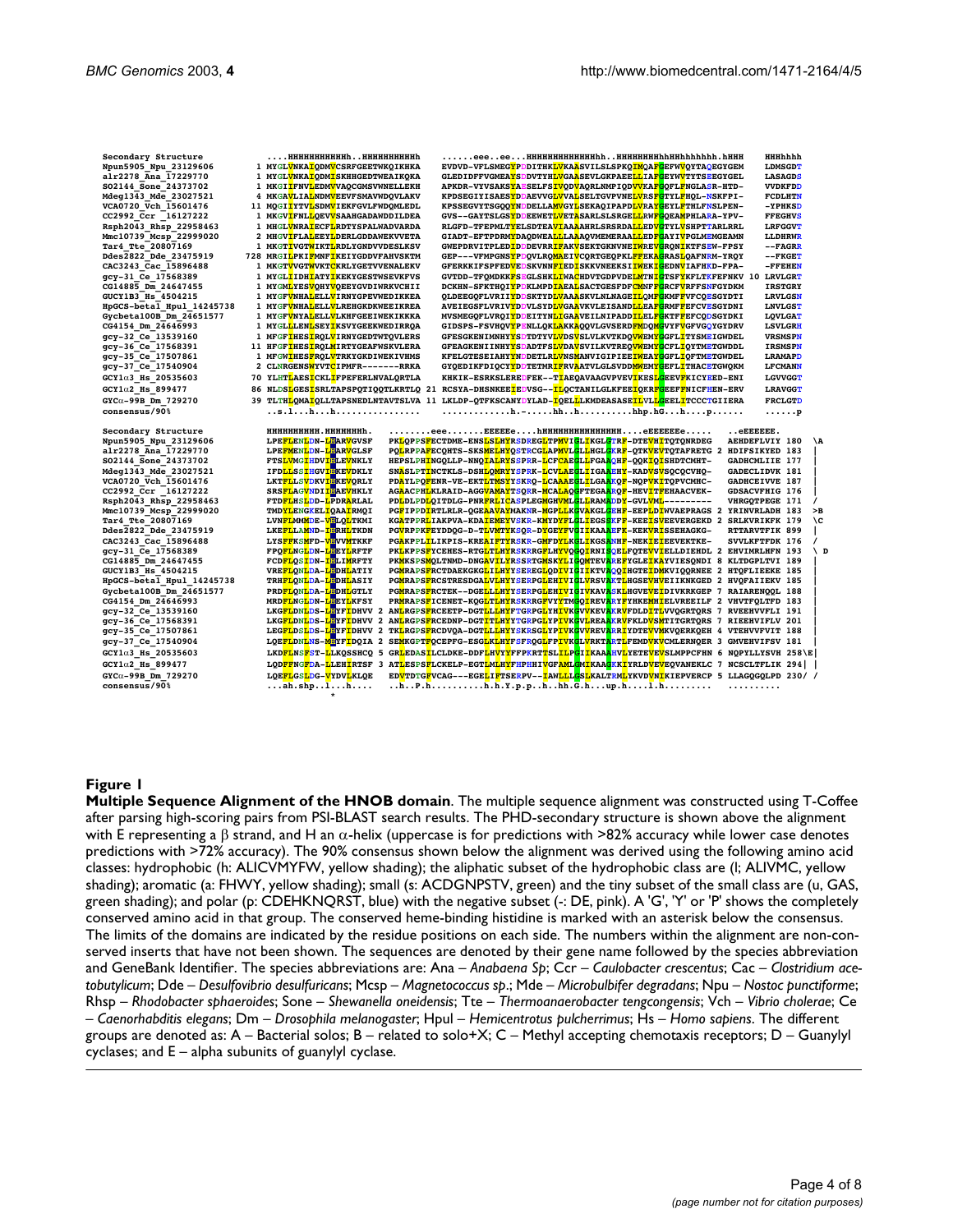<span id="page-4-0"></span>

| Secondary Structure                        | hhhEEEEeEEEeHHHHHHHhh                                                                                                        | hHHHHhhhh                                                                                                                                                                                                                                                                                                                                                                                                                                                                                                                                                                                                                   | <b>eEEEEEEEE</b><br>hHHHHHHHhhheEEEEE                                             |
|--------------------------------------------|------------------------------------------------------------------------------------------------------------------------------|-----------------------------------------------------------------------------------------------------------------------------------------------------------------------------------------------------------------------------------------------------------------------------------------------------------------------------------------------------------------------------------------------------------------------------------------------------------------------------------------------------------------------------------------------------------------------------------------------------------------------------|-----------------------------------------------------------------------------------|
| alr2279 Ana 17229771                       | 7 SSSKKFGLSPEOFAALFPFHLVIDRELKIVOAGEVIORILEP                                                                                 | <b>MVLLDSY<mark>L</mark>GEHFOISRPK-CLT</b>                                                                                                                                                                                                                                                                                                                                                                                                                                                                                                                                                                                  | <b>QE<mark>IQL</mark>KGOM</b><br>SFEGICOOTRSLFILOAHY---                           |
| Rsph2042 Rhsp 22958462                     | 3 NLSKPVG <mark>IGAGGLDLLMPMHLRL</mark> DPLGE <mark>IAGCG</mark> PTLRKLFA-                                                   | <b>ESPVRRPFFDLFKVRRPTGIET</b>                                                                                                                                                                                                                                                                                                                                                                                                                                                                                                                                                                                               | -G <mark>VSLRGVA</mark><br>PAALAARTGVRLHLTTLDG---                                 |
| Npun5906 Npu 23129607                      | 1 MAPPHLT <mark>L</mark> SPEL <mark>L</mark> AKA <mark>FPFHFAF</mark> SRNRE <mark>I</mark> VQT <mark>G</mark> EVLERISP-      | EPLVGKL <mark>I</mark> EQH <mark>F</mark> QINRPK-ILI                                                                                                                                                                                                                                                                                                                                                                                                                                                                                                                                                                        | NG <mark>MOLKGOM</mark><br>DFDA <mark>I</mark> SKQPRAL <mark>F</mark> ILEFLH---   |
| Gycbeta100B Dm 24651577                    | 321 FLCEAPL <mark>ISPATFCKVFPFHLMFDROMKIVOAG</mark> KAVSRVIPR                                                                | VAEENCSLIEVVEAIRPH-LOL                                                                                                                                                                                                                                                                                                                                                                                                                                                                                                                                                                                                      | 6 RF <mark>LRLKGOM</mark><br>NFENILSHINTIYVLOTROGAM                               |
| GUCY1B3 Hs $\overline{4}50\overline{4}215$ | 200 NGTOESR <mark>I</mark> SPYTFCKAFPFHIIFDRDLVVTOCGNAIYRVLPO                                                                | LOPGNCSLLSVFSLVRPH-IDI                                                                                                                                                                                                                                                                                                                                                                                                                                                                                                                                                                                                      | SFHG <mark>I</mark> LSHINTV <mark>F</mark> VLRSKEGLL 16 SC <mark>LRLKGOM</mark>   |
| qcy-32 Ce 13539160                         | 219 IVDDTLGISLDDFSKALPYHFVIDESCKLVOCGSELHNHIPN 2                                                                             | LOPGT-P <mark>I</mark> LRIFEINRPO-IPL                                                                                                                                                                                                                                                                                                                                                                                                                                                                                                                                                                                       | DFENICNFINAVFVLOVKTSPL 31 HH <mark>LKLKGOM</mark>                                 |
| HpGCS-betal Hpul 14245738                  | 200 ALSKEPKISPSTLCRILPFHIMFNAELNVEOAGNSIORIVPN                                                                               | IINPNCRMTDLFHIVRPH-MEF                                                                                                                                                                                                                                                                                                                                                                                                                                                                                                                                                                                                      | <b>TFKS<mark>I</mark>LSHANTI<mark>Y</mark>VLKTNSGVV 10 PA<mark>LKL</mark>KGOM</b> |
| $qcy-36$ Ce $17568391$                     | 222 SNNYKIR <mark>L</mark> THMD <mark>F</mark> IST <mark>FPYHMVV</mark> DQDCK <mark>I</mark> VQV <mark>G</mark> RELYNHIPK 1  | <b>LLSVGTP<mark>L</mark>MRIFEVTRPO-IPL</b>                                                                                                                                                                                                                                                                                                                                                                                                                                                                                                                                                                                  | DFDS <mark>I</mark> CNFINAV <mark>F</mark> VLQVKTTPM 33 QH <mark>LKLKGOM</mark>   |
| CG4154 Dm 24646993                         | 196 REEKHLPISAHVLFEIFPFCMVFGADMVVRSIGNSLMVILPE                                                                               | --LLGKKITAWFDLVRPL-IAF                                                                                                                                                                                                                                                                                                                                                                                                                                                                                                                                                                                                      | KFOT <mark>I</mark> LNRTNNI <mark>F</mark> ELVTVDPVT 20 KS <mark>LRLKGOM</mark>   |
| qcy-35 Ce 17507861                         | 211 LSTGIYE <mark>I</mark> SSSDFSLAFPYHICFDPDLFVEHFGNFIKKTFPN                                                                | <b>AMROETR<mark>V</mark>TDL<mark>L</mark>ELVHPE-VPF</b>                                                                                                                                                                                                                                                                                                                                                                                                                                                                                                                                                                     | 9 KT <mark>VLLKGSM</mark><br>SYES <mark>I</mark> KYYKNSL <mark>F</mark> VFRLKGLGD |
| gcy-37 Ce 17540904                         | TLSSTIL <mark>V</mark> GLRD <mark>F</mark> KNI <mark>FPYHVCF</mark> NKOMI <mark>I</mark> EHI <mark>G</mark> IYLLREYGL<br>210 | ENKKTLK <mark>V</mark> SDL <mark>M</mark> QLVQPSDIQL                                                                                                                                                                                                                                                                                                                                                                                                                                                                                                                                                                        | <b>TYKN<mark>V</mark>LSYLNTL<mark>F</mark>IFOLKHHSK 13 OP<mark>L</mark>VLKGEM</b> |
| qcy-31 Ce 17568389                         | 210 SILEKVK <mark>I</mark> TSDIFFDIFPFIIVFNRGMR <mark>I</mark> RFVGKQRFDQCIP                                                 | LIPVVFGIPSGFOFVOS--FOS                                                                                                                                                                                                                                                                                                                                                                                                                                                                                                                                                                                                      | VKSO <mark>I</mark> MLHSNNI <mark>F</mark> ELISSDPIQ 30 KF <mark>LSLKGOM</mark>   |
| CG14885 Dm 24647455                        | 213 SQLKMPT <mark>V</mark> KLDV <mark>F</mark> LDL <mark>FPFTFVL</mark> NHDMK <mark>I</mark> THA <mark>G</mark> EKIVETWIM 3  | GANPKSF <mark>I</mark> GTH <mark>V</mark> MDLFOCRRPK 4                                                                                                                                                                                                                                                                                                                                                                                                                                                                                                                                                                      | DWDT <mark>L</mark> IOMRAVL <mark>F</mark> EFELIRTGH 65 RS <mark>ILLKGOM</mark>   |
| $GCY1\alpha3$ Hs 20535603                  | 270 KPOSSLV <mark>I</mark> PTSL <mark>F</mark> CKT <mark>FPFHFMF</mark> DKDMT <mark>I</mark> LOF <mark>G</mark> NGIRRLMNR 1  | <b>DFOGKPN<mark>F</mark>EEY<mark>F</mark>EILTPK-INO</b>                                                                                                                                                                                                                                                                                                                                                                                                                                                                                                                                                                     | 6 RVMDLKGOM<br><b>TFSG<mark>I</mark>MTMLNMQ<mark>F</mark>VVRVRRWDN</b>            |
| $GCY1@2$ Hs 899477                         | 311 OVPADLRISINTFCRAFPFHLMFDPSMSVLOLGEGLRKOLRC                                                                               | DTHKVLKFEDCFEIVSPK-VNA                                                                                                                                                                                                                                                                                                                                                                                                                                                                                                                                                                                                      | 6 KVMEVKGOM<br><b>TFERVLLRLSTPFVIRTKPEAS</b>                                      |
| $GYC\alpha-99B$ Dm 729270                  | 253 SNASDLO <mark>M</mark> NSSS <mark>F</mark> CKM <mark>FPWHFIM</mark> NEOLE <mark>L</mark> VOL <mark>G</mark> RGFSKLYKP 1  | MADFGCOATTYFDFKRPKGLTM                                                                                                                                                                                                                                                                                                                                                                                                                                                                                                                                                                                                      | 6 IG <mark>LEIKGOM</mark><br>KFRDIVRRTYTPFLIGLNNPPG                               |
| consensus/95%                              | ,,hhhPh.h.h                                                                                                                  |                                                                                                                                                                                                                                                                                                                                                                                                                                                                                                                                                                                                                             | $h.1+G.h$<br>ha                                                                   |
|                                            |                                                                                                                              |                                                                                                                                                                                                                                                                                                                                                                                                                                                                                                                                                                                                                             |                                                                                   |
|                                            |                                                                                                                              | Helical Linker Region                                                                                                                                                                                                                                                                                                                                                                                                                                                                                                                                                                                                       |                                                                                   |
| Secondary Structure                        |                                                                                                                              | $EEEEEEEBeHHHHHheeeHHHHHHHHHHHHHHHHHHHHHHHHHHHHHHHHHHHHHHHHHHHHHHHHHHHHHHHHHHHHHHHHHHHHHHHHH$                                                                                                                                                                                                                                                                                                                                                                                                                                                                                                                               |                                                                                   |
| alr2279 Ana 17229771                       |                                                                                                                              | LNLESRDH <mark>LLF</mark> LGSPW <mark>I</mark> TDIAD <mark>L</mark> KNLG <mark>L</mark> KINDFPLHDSVSD <mark>YLFL</mark> LOAKNSALADAOKL----TTK <mark>L</mark> KDOKTE <mark>L</mark> OTTALRLRT <mark>L</mark> IESLOSGIL <mark>L</mark> EDANOHII 195                                                                                                                                                                                                                                                                                                                                                                           |                                                                                   |
| Rsph2042 Rhsp 22958462                     |                                                                                                                              | TPKHEGRG <mark>LLL</mark> NLSFG <mark>I</mark> SVIEA <mark>V</mark> RRHG <mark>L</mark> TDGD <mark>FAPTDLAVE<mark>LLYL</mark>VEAKTAVAEELRRL----NGR<mark>L</mark>ERA-RR<mark>L</mark>AEEEALTDE<mark>L</mark>T-G<mark>L</mark>RNRRA<mark>I</mark>DQALEAVI 188</mark>                                                                                                                                                                                                                                                                                                                                                          |                                                                                   |
| Npun5906 Npu 23129607                      |                                                                                                                              | MYQPEEEV <mark>IFF</mark> LGSPW <mark>I</mark> TDTTS <mark>L</mark> APLG <mark>I</mark> KLKD <mark>F</mark> AIHDPIVD <mark>FLFL</mark> LQSQNTALGDAKKL----TSE <mark>L</mark> KQQRAQ <mark>L</mark> R----SALQ <mark>I</mark> KENLAEIAEAQAKRLEKS 184                                                                                                                                                                                                                                                                                                                                                                           |                                                                                   |
| Gycbeta100B Dm 24651577                    |                                                                                                                              | MYIPETDR <mark>ILF</mark> QCYPS <mark>V</mark> MNLDD <mark>L</mark> TKKG <mark>L</mark> YISD <mark>V</mark> PLHDAARD <mark>LVLL</mark> SEKFEAEYKLTKNLEML-TDK <mark>L</mark> QQTFRD <mark>L</mark> ESEKQKTDR <mark>L</mark> LYS <mark>V</mark> LPKSV <mark>A</mark> NELRHQRP 521                                                                                                                                                                                                                                                                                                                                             |                                                                                   |
| GUCY1B3 Hs $\overline{4}50\overline{4}215$ |                                                                                                                              | IYLPEADS <mark>ILF</mark> LCSPS <mark>V</mark> MNLDD <mark>L</mark> TRRG <mark>L</mark> YLSD <mark>I</mark> PLHDATRD <mark>LVLLG</mark> EQFREEYKLTQELEIL-TDR <mark>L</mark> QLTLRA <mark>L</mark> EDEKKKTDT <mark>L</mark> LYS <mark>V</mark> LPPSV <mark>A</mark> NELRHKRP 411                                                                                                                                                                                                                                                                                                                                             |                                                                                   |
| $qcv-32$ Ce 13539160                       |                                                                                                                              | <u>MLLASKKH<mark>VIY</mark>LCSPY<mark>V</mark>TSINE<mark>L</mark>MQYG<mark>M</mark>RLTAMPLHDATRD<mark>LILL</mark>NQQRLSDVEVNLQLEAN-NEQ<mark>L</mark>ETMTRE<mark>L</mark>ELERQRTDS<mark>I</mark>LKD<mark>M</mark>LPRRI<mark>A</mark>QQLLSGEH 445</u>                                                                                                                                                                                                                                                                                                                                                                         |                                                                                   |
| HpGCS-betal Hpul 14245738                  |                                                                                                                              | LHVPESNV <mark>LLY</mark> LCSPH <mark>V</mark> INLDE <mark>L</mark> RQRE <mark>L</mark> YLSD <mark>I</mark> PLHDATRD <mark>LVLI</mark> SERFDEEYKLTQKLEIL-TDK <mark>L</mark> QQTYRE <mark>I</mark> ENEKKKTDR <mark>L</mark> LYS <mark>I</mark> LPPSVANELRHHRP 404                                                                                                                                                                                                                                                                                                                                                            |                                                                                   |
| $qcy-36$ Ce $17568391$                     |                                                                                                                              | <u>MLMSSGGH<mark>IMY</mark>LCSPY<mark>V</mark>TSIPE<mark>L</mark>LQYG<mark>L</mark>RLTA<mark>M</mark>PIHDPTRD<mark>LILL</mark>NQQRLSDVEMNLQLEAN-NEQ<mark>L</mark>ENMAKD<mark>L</mark>EVEKGKTDA<mark>L</mark>LREMLPPSV<mark>A</mark>QQLKQGLS 450</u>                                                                                                                                                                                                                                                                                                                                                                         |                                                                                   |
| CG4154 Dm 24646993                         |                                                                                                                              | VYMENWRM <mark>IMF</mark> LGTPV <mark>M</mark> PDLTS <mark>L</mark> ITTG <mark>L</mark> YIND <mark>LSMHDFSRDLMLA</mark> GTQOSVELKLALDQEQQKSKKLEESMRL <mark>L</mark> DEEMRRTDE <mark>L</mark> LYQMIPKQVADRLRRGEN 409                                                                                                                                                                                                                                                                                                                                                                                                         |                                                                                   |
| qcy-35 Ce 17507861                         |                                                                                                                              | VFIDEGKY <mark>ILY</mark> MCSVN <mark>V</mark> TTVRE <mark>L</mark> IERN <mark>L</mark> HLSD <mark>MORHDGTRDVIML</mark> NOSRMSQVELNRTLEET-TKK <mark>L</mark> KKMAOE <mark>L</mark> EIEKOKTDE <mark>L</mark> LCE <mark>L</mark> MPASVADSLRSGKA 414                                                                                                                                                                                                                                                                                                                                                                           |                                                                                   |
| qcy-37 Ce 17540904                         |                                                                                                                              | MPINDGNS <mark>IIF</mark> ICSPH <mark>V</mark> TTVRD <mark>I</mark> LNLK <mark>L</mark> YISD <mark>MPMHDATRDLVML</mark> NQSRICQMELNKKLEET-MKK <mark>M</mark> KKMTEE <mark>L</mark> EVKKSQTDR <mark>L</mark> LFE <mark>F</mark> VPPVI <mark>A</mark> EALRAAKT 418                                                                                                                                                                                                                                                                                                                                                            |                                                                                   |
| gcy-31 Ce 17568389                         |                                                                                                                              | FYMEEWES <mark>ICF</mark> VGIPV <mark>M</mark> SHLPOMYKSG <mark>L</mark> FIND <mark>F</mark> ALHDSSRD <mark>LVLA</mark> STOOSAELKLLLHOEAOKSRNMRENMNR <mark>L</mark> KKERRRTDK <mark>L</mark> LYOMLPKSVANOLRHGES 482                                                                                                                                                                                                                                                                                                                                                                                                         |                                                                                   |
| CG14885 Dm 24647455                        |                                                                                                                              | FYIKDVDS <mark>LIF</mark> LCSPL <mark>I</mark> ENLDE <mark>L</mark> HGIG <mark>L</mark> YLND <mark>L</mark> NPHGLSRE <mark>LVMA</mark> GWQHCSKLEIMFEKEEQRSDE <mark>L</mark> EKSLEL <mark>A</mark> DSWKRQGDE <mark>L</mark> LYS <mark>M</mark> IPRPI <mark>A</mark> ERMRLSEE 481                                                                                                                                                                                                                                                                                                                                             |                                                                                   |
| $GCY1\alpha3$ Hs 20535603                  |                                                                                                                              | IYIVESSA <mark>ILF</mark> LGSPC <mark>V</mark> DRLEDFTGRG <mark>L</mark> YLSD <mark>I</mark> PI <del>HNA</del> LRD <mark>VVLI</mark> GEQARAQDGLKKRLGKL-KATLEQAHQA <mark>L</mark> EEEKKKTVD <mark>L</mark> LCS <mark>I</mark> FPCEVAQQLWQGQV 471                                                                                                                                                                                                                                                                                                                                                                             |                                                                                   |
| $GCY1@2$ Hs 899477                         |                                                                                                                              |                                                                                                                                                                                                                                                                                                                                                                                                                                                                                                                                                                                                                             |                                                                                   |
|                                            |                                                                                                                              | IHVPESNS <mark>ILF</mark> LGSPC <mark>V</mark> DKLDE <mark>L</mark> MGRG <mark>L</mark> HLSD <mark>I</mark> PIHDATRD <mark>VILV</mark> GEQAKAQDGLKKRMDKL-KATLERTHQA <mark>L</mark> EEEKKKTVD <mark>L</mark> LYS <mark>I</mark> FPGDVAQQLWQGQQ 511                                                                                                                                                                                                                                                                                                                                                                           |                                                                                   |
| $GXC0 - 99B$ Dm 729270                     |                                                                                                                              |                                                                                                                                                                                                                                                                                                                                                                                                                                                                                                                                                                                                                             |                                                                                   |
| consensus/95%                              |                                                                                                                              | VHCPESNS <mark>LLF</mark> IGSPF <mark>L</mark> DGLDG <mark>L</mark> TCNG <mark>L</mark> FISD <mark>I</mark> PLHDATRE <mark>VILV</mark> GEQARAQDGLRRRMDKI-KNS <mark>I</mark> EEANSA <mark>V</mark> TKERKKNVS <mark>L</mark> LHL <mark>I</mark> FPAEI <mark>A</mark> EKLWLGSS 455<br>$\ldots$ , p. $\ldots$ , lhh, $\ldots$ , h, $\ldots$ , h, $\ldots$ , sh, $\ldots$ , ps. $\ldots$ , hhhh, $\ldots$ , $\ldots$ , p. $\ldots$ , $\ldots$ , h, $\ldots$ , $\ldots$ , $\ldots$ , $\ldots$ , $\ldots$ , $\ldots$ , $\ldots$ , $\ldots$ , $\ldots$ , $\ldots$ , $\ldots$ , $\ldots$ , $\ldots$ , $\ldots$ , $\ldots$ , $\ldots$ |                                                                                   |
|                                            |                                                                                                                              |                                                                                                                                                                                                                                                                                                                                                                                                                                                                                                                                                                                                                             |                                                                                   |

#### **Figure 2**

**Multiple alignment of the HNOBA domain**. The figure is presented using the same conventions as figure [1.](#page-3-0) The coloring was based on a 95% consensus with the same color code as in Figure [1.](#page-3-0) The positive subset of polar amino acids (+: HKR) is colored pink. The conserved histidine at the C-terminus of the HNOBA domain is indicated by an asterisk. The linker helix at the C-terminus is distinguished from the core of the HNOBA domain by a marking on top of the alignment.

*Magnetococcus*, a HNOB domain is fused, at its C-terminus, to an uncharacterized conserved globular domain (Fig. 3). In animals the HNOB domain always occurs in the N-terminal extension of SGCs. The phyletic pattern of the HNOB domain suggests that it was most probably acquired early in the evolution of the animal lineage, via lateral transfer from a bacterial source. In order to test this further, we used a multiple alignment of the HNOB domain (Fig. [1\)](#page-3-0) to construct phylogenetic trees with the neighbor joining, least squares and maximum-likelihood methods. A consensus tree for the HNOB domain superfamily shows that the animal versions form a strong monophyletic group (Fig. 3). Within the animals, there is a small lineage specific expansion in the nematode lineage. SGCs with distinct  $\alpha$  and  $\beta$  subunits appear to have emerged in the coelomate lineage after its divergence from the nematode lineage. In bacteria, the HNOB domains occurring in the chemotaxis receptors form a well-supported monophyletic group, while the remaining standalone forms are paraphyletic (Fig. 3). Interestingly, the solo versions from *Nostoc* and *Anabaena* species group strongly

with the animal SGC clade, supporting the origin of the latter forms via horizontal transfer from a bacterial source (Rell BP support 80%, 10000 replicates).

Genes, whose products closely interact with each other in macromolecular complexes or biochemical pathways, often cluster together in prokaryotic genomes. These cofunctional gene clusters or operons often provide contextual information that may throw light on the functions of uncharacterized proteins [31,32]. In order to obtain a better understanding of the HNOB domains, we analyzed the neighborhoods of the genes encoding them in bacteria. Genes encoding practically all the solo versions of the HNOB domain occur in the same predicted operon as a histidine kinase or a GGDEF domain (diguanylate cyclase) [33–35]. In some cases these operons also encode receiver domain proteins of the two component systems, PP2C phosphatases or cyclic diguanylate phosphodiesterases (Fig. 3). Interestingly, the histidine kinases from the two cyanobacteria, and the GGDEF domain protein from *Rhodobacter*, which co-occur with solo HNOB domain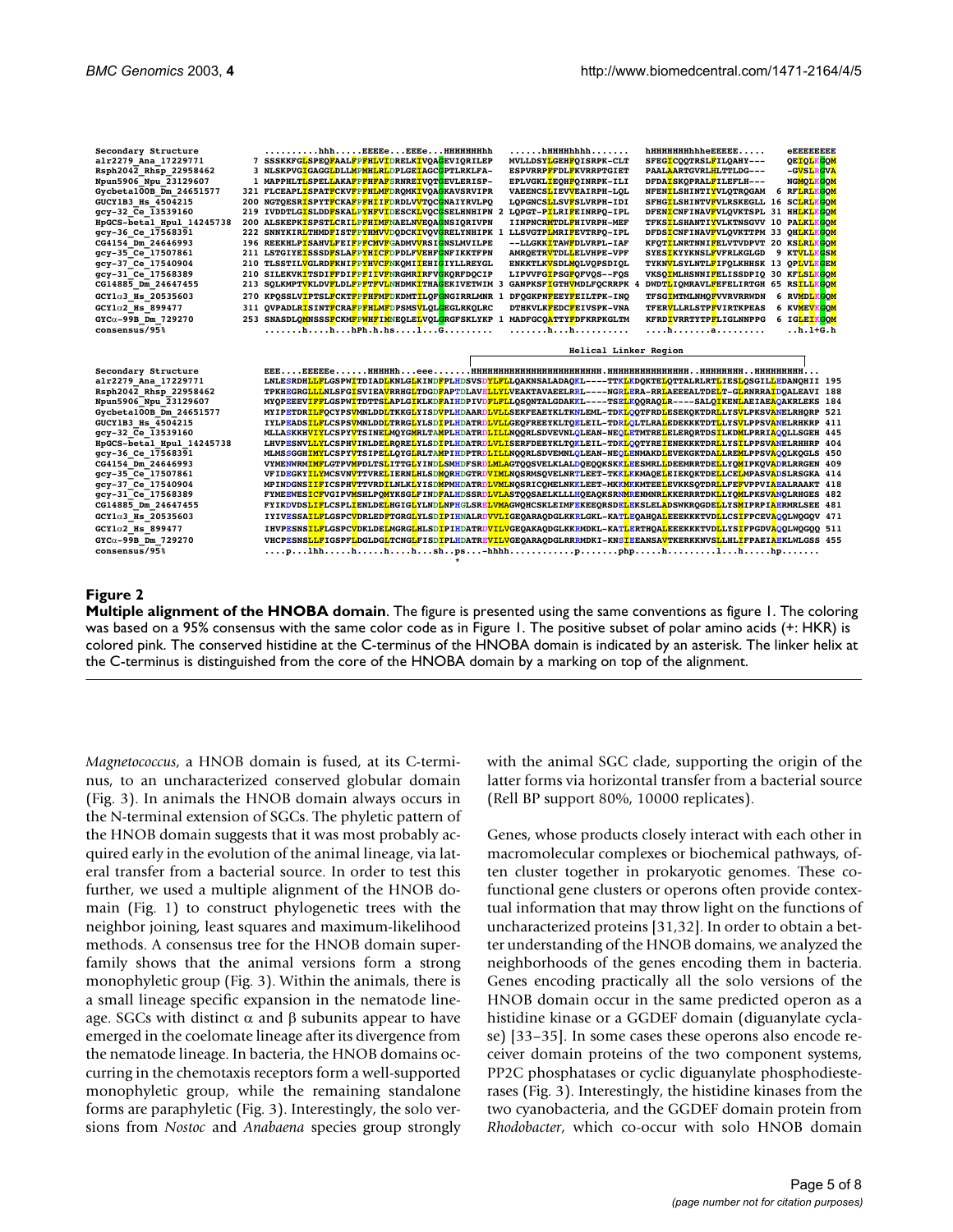

#### **Figure 3**

**Phylogenetic tree, domain architectures and gene neighborhoods of proteins containing HNOB domains**. Internal branches with RELL Bootstrap support >80% are indicated with red circles. Selected gene neighborhoods of HNOB domain proteins that provide contextual functional information are shown as box-arrows (The gene neighborhoods were determined as explained in the methods). The HNOB domain encoding genes are all colored dark orange, while other genes in the predicted operons are colored differently to match with the product they encode. All genes encoding proteins with a standalone HNOB domain are marked with red asterisks. Additionally, domain architectures are shown for all multidomain proteins with a HNOB domain and the products of their gene neighbors (latter are the indicated by green arrows). The globular domains are drawn approximately to scale, but low complexity linker regions are not shown (indicated by the "//"). Protein domain names generally follow accepted abbreviations. Additional domain abbreviations: TM: Transmembrane, MA: Methyl accepting chemotaxis receptor domain, HD-GYP: predicted cyclic diguanylate phosphodiesterase of the HD hydrolase superfamily, PP2C: PP2C-like phosphatase domain, HPT – Histidine Phosphotransfer domain, Receiver: Receiver domain of the two component system, alpha-CRD is a previously, unidentified  $\alpha$ -helical receptor domain, with conserved aspartates, that is found in several prokaryotic chemotaxis receptors. C-helix: Conserved linker helix present at the C-terminus of the HNOBA domain. Gene names and species abbreviations are as in figure [1.](#page-3-0)

proteins contain HNOBA domains at their extreme N-terminus (Fig. 3). Thus, even in the bacteria, the HNOBA domain always appears to function in association with the HNOB domain. Given that these cyanobacterial HNOB proteins are also the closest bacterial relatives of the animal HNOB domains, it appears likely that the animal lineage acquired a related assemblage of HNOB and HNOBA domain as a single piece. Thus, the HNOB and HNOBA domains resemble functionally similar CACHE and CHASE domains, which have also been acquired by certain eukaryotic lineages via lateral transfer from bacteria [14,36,37]. A phylogenetic analysis of the guanylyl cyclase domains of the animal SGCs shows that their closest relatives are cyclases from various bacteria such cyanobacteria, and *Leptospira* (data not shown). Taken together, these observations support a potential bacterial origin for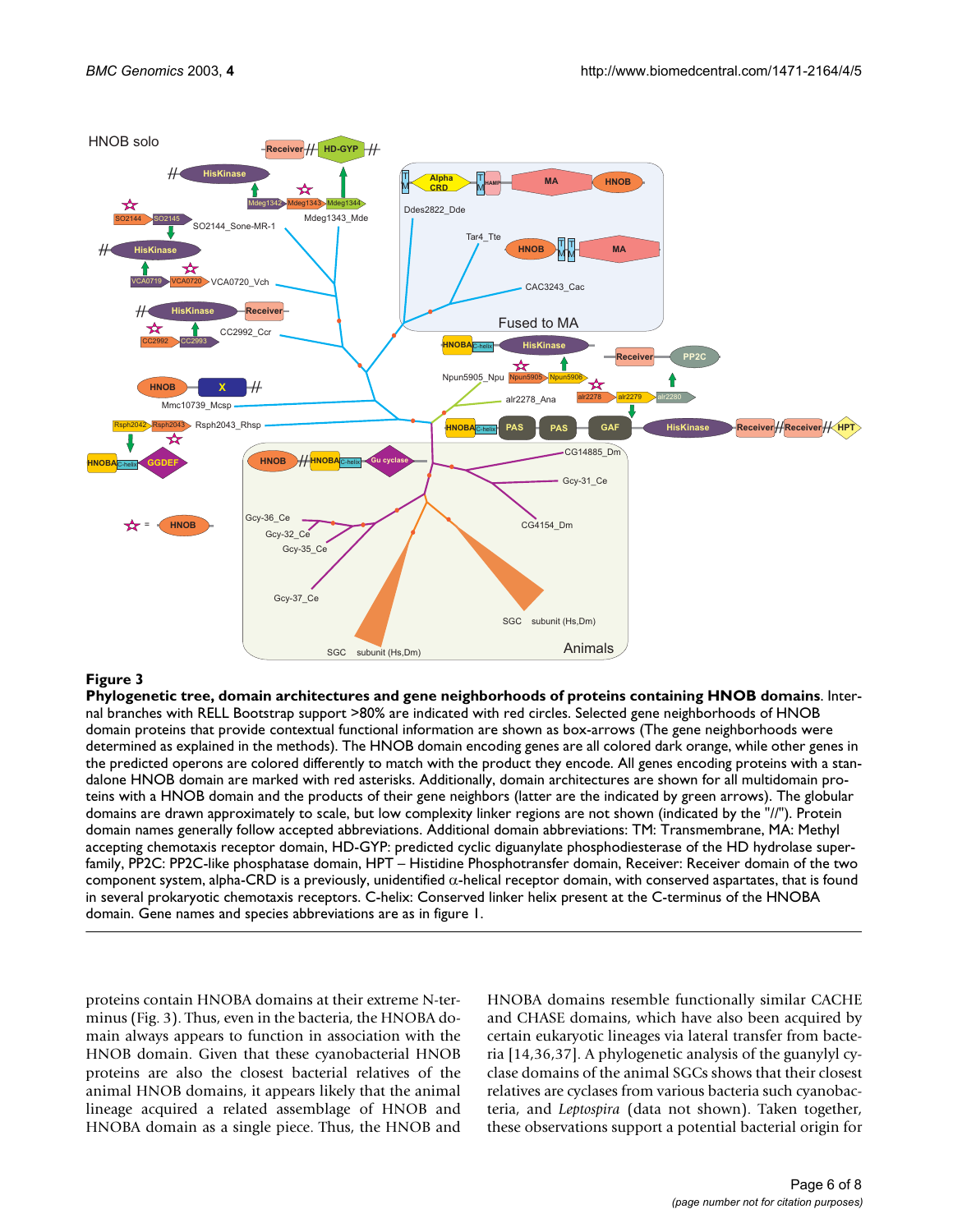these components of the nitric oxide signaling pathway. This is also consistent with the presence of orthologs of the animal NO synthases in several bacteria [38,39].

The co-occurrence of the HNOB and the HNOBA domains in either the same protein or proteins encoded by the same operon suggests a strong functional interaction between them. Studies on the human SGC1 suggest that the synthetic pyrazolopyridine ligand binds at site distinct from NO and heme, but requires the heme-binding site for its action [25,26]. This could imply a synergy or cooperation between these domains in heme interation and cyclase activation. Majority of the bacterial HNOB domain proteins are predicted to covalently bind heme. Those versions that lack the heme-binding histidine might either non-covalently interact with heme, as in the case of the SGC  $\alpha$ -subunits, or bind some other unknown ligand. They are likely to function as sensors of diffusible gaseous ligands that activate at least three distinct, downstream signaling pathways: namely phosphotransfer through the two-component systems, methyl ester-dependent chemotactic response and cyclic nucleotide signaling through the diguanylate cyclases/phosphodiesterases. However, further experimental studies would be required to determine if they function as NO or CO sensors, like the animal proteins, or as oxygen sensors.

## **Conclusions**

Using sequence profile searches we identify two conserved domains in the N-terminal extensions of the soluble guanylyl cyclases from animals. One of these, the HNOB domain, contains the heme-binding site of the SGCs and defines a family of small-molecule binding domains exclusively occurring in animals and bacteria. In bacteria the HNOB domain occurs either as a standalone version or fused to the HAMP and methyl accepting domains of chemotaxis receptors. The bacterial solo versions co-occur in predicted operons encoding genes for two component systems and diguanylate cyclases or phosphodiesterases, and are likely to transmit signals to these downstream molecules. The second conserved domain of SGCs, the HNOBA domain is always associated with the HNOB domain either in the same polypeptide or in polypeptide encoded by neighboring genes in an operon. It is predicted to adopt an α + β fold that is possibly related to the PASlike fold. The HNOB and HNOBA domains are likely to function synergistically or cooperatively. The latter may either cooperate in binding heme or might bind distinct ligands.

The phyletic pattern of these domains, and phylogenetic analysis of the HNOB domain suggest that the animal versions were probably acquired through lateral transfer from a bacterial source. Identification of the HNOB and HNOBA domains could help in further investigations of the SGCs that are critical components of the nitric oxide signaling pathway in animals. Furthermore, investigating their role in bacteria, such as *Vibrio cholerae*, could be important in understanding the sensory mechanisms of human pathogens.

## **Methods**

The non-redundant (NR) database of protein sequences (National Center for Biotechnology Information, NIH, Bethesda) was searched using the BLASTP and PSI-BLAST programs [40]. Profile searches using the PSI-BLAST program were conducted either with a single sequence or an alignment used as the query, with a profile inclusion expectation (E) value threshold of 0.01, and were iterated until convergence. Multiple alignments were constructed using the T\_Coffee program [41], followed by manual correction based on the PSI-BLAST results. Protein secondary structure was predicted using a multiple alignment as the input for the JPRED and PHD programs [42–44]. Preliminary clustering of proteins was done using the BLASTCLUST program with empirically determined length and score threshold cut off values (For documentation see [ftp://ftp.ncbi.nih.gov/blast/docu](ftp://ftp.ncbi.nih.gov/blast/documents/README.bcl)[ments/README.bcl\)](ftp://ftp.ncbi.nih.gov/blast/documents/README.bcl). Previously known, conserved domains were identified using PSI-BLAST derived profiles for them, with the RPS-BLAST program [45]. Sequence-structure threading was performed using the 3DPSSM server [http://www.sbg.bio.ic.ac.uk/~3dpssm/.](http://www.sbg.bio.ic.ac.uk/~3dpssm/) Gene neighborhoods were obtained by isolating all conserved genes, in the neighborhood of the gene under consideration, which showed a separation of less than 70 nucleotides between their termini. Genes fulfilling this criterion and occurring in the same direction were considered likely to form operons.

Phylogenetic analysis was performed using the neighbor joining or least square method followed by local rearrangements using the maximum likelihood algorithm to predict the most likely tree. The robustness of tree topology was assessed with 10,000 Resampling of Estimated Log Likelihoods (RELL) bootstrap replicates. The MOLPHY and Phylip software packages were used for phylogenetic analyses [46,47].

## **Authors' contributions**

LMI contributed to the discovery process, and preparation of figure 3. VA contributed to the preparation of the multiple alignments and figure [1](#page-3-0) and [2.](#page-4-0) LA contributed to the discovery process and prepared the manuscript. All authors read and approved the final manuscript.

#### **References**

- 1. Lodish H, Berk A, Zipursky SL and Matsudaira P **Molecular Cell Biology** *New York, NY: W H Freeman & Co* 1999,
- 2. Alberts B, Johnson A, Lewis J, Raff M, Roberts K and Walter P **Molecular Biology of the Cell** *New York, NY: Garland Pub* 2002,